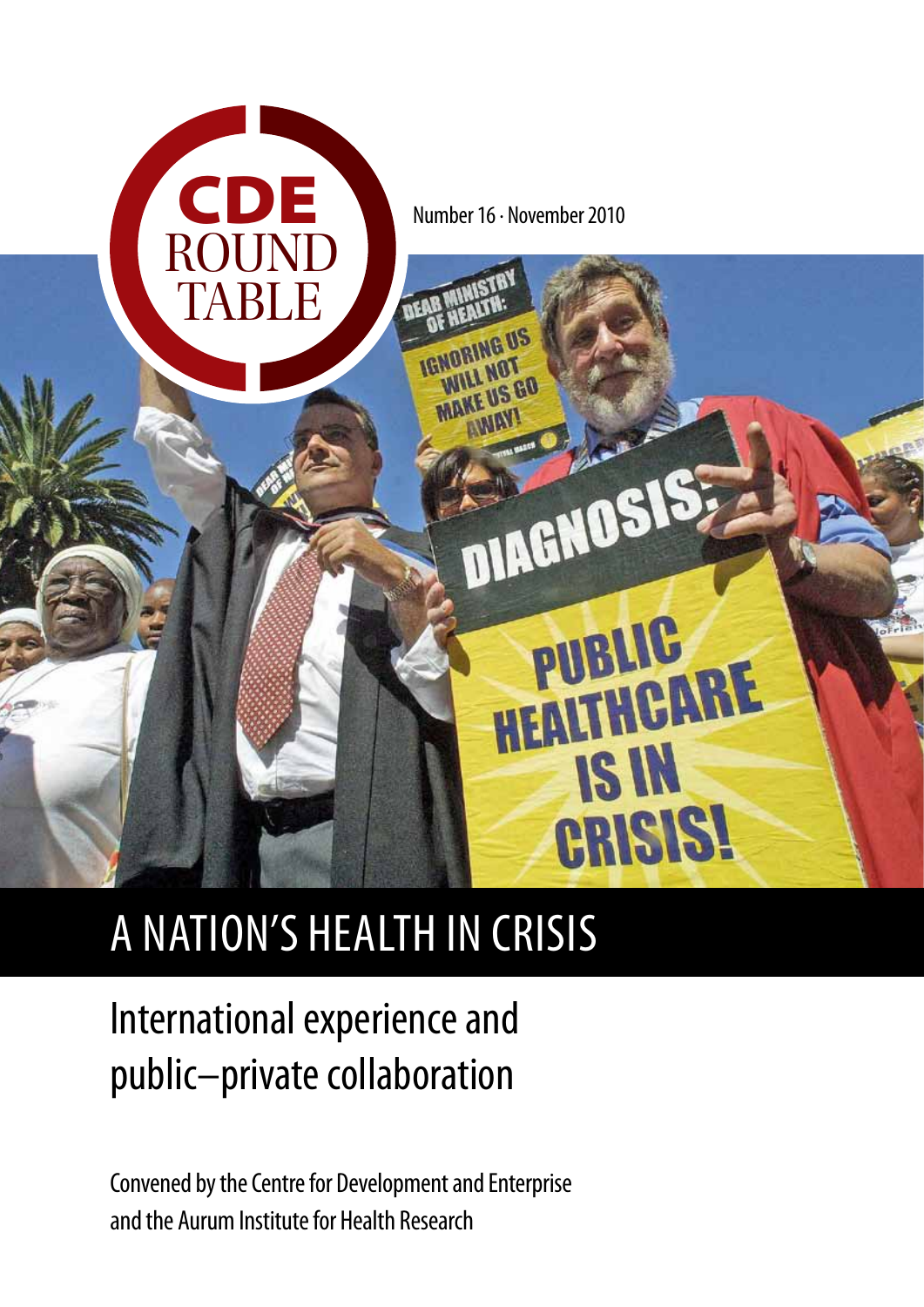The Centre for Development and Enterprise is one of South Africa's leading development think-tanks, focusing on vital national development issues and their relationship to economic growth and democratic consolidation. Through examining South African realities and international experience, CDE formulates practical policy proposals for addressing major social and economic challenges. It has a special interest in the role of business and markets in development.

## **CDE Round Table Number 16 • November 2010 Series editor**: Ann Bernstein

*CDE Round Table* is an occasional publication by the Centre for Development and Enterprise reflecting discussions held on key national issues. This Round Table was convened on 11 May 2010. It was organised by David Spurrett, senior manager: research and projects at CDE, and Paul Davis, chairman of the Aurum Institute for Health Research. This summary was written by David Spurrett and Marco MacFarlane, with input from Paul Davis and Ann Bernstein.

The Round Table and this publication were funded by The Atlantic Philanthropies. The funders do not necessarily share the views expressed in this publication.

Published in November 2010 by The Centre for Development and Enterprise Transmedit Place, 5 Eton Road, Parktown, Johannesburg 2193, South Africa P O Box 1936, Johannesburg 2000, South Africa

Tel 2711 482 5140 • Fax 2711 482 5089 • info@cde.org.za • www.cde.org.za

All rights reserved. This publication may not be reproduced, stored, or transmitted without the express permission of the publisher. It may be quoted, and short extracts used, provided the source is fully acknowledged.

ISBN: 978-0-9869860-0-0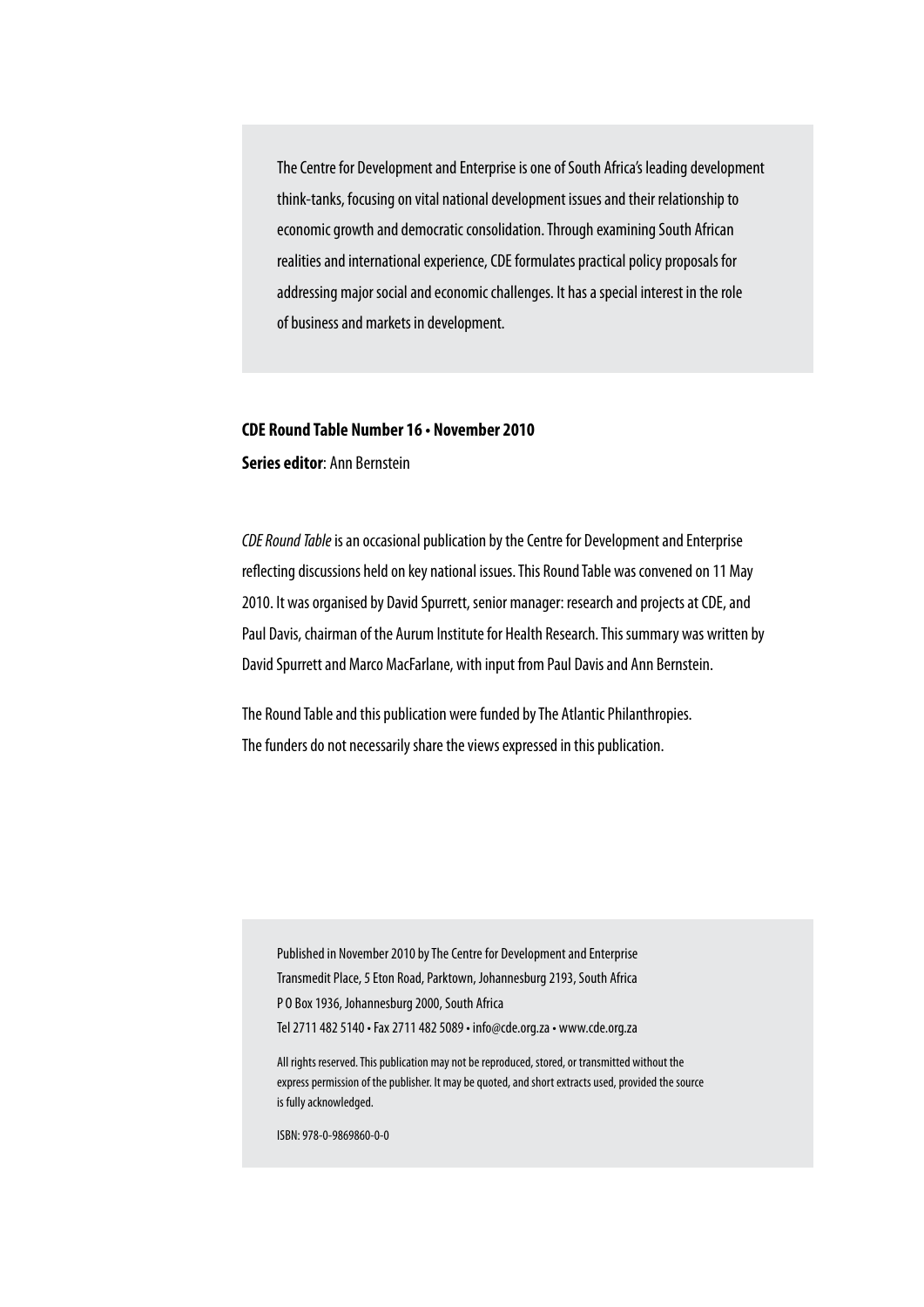## **Contents**

| Participants                                                      | 2  |
|-------------------------------------------------------------------|----|
| Introduction                                                      | 3  |
| Opening remarks                                                   | 3  |
| Health care reform in Colombia and private sector participation   | 7  |
| Costa Rica: The evolution of a mature national health care system | 12 |
| A healthy South Africa – two sectors, one goal                    | 16 |
| Expanding the role of the private sector                          | 21 |
| Key insights from the Round Table                                 | 29 |
| Concluding remarks                                                | 32 |
| <b>Endnotes</b>                                                   | 32 |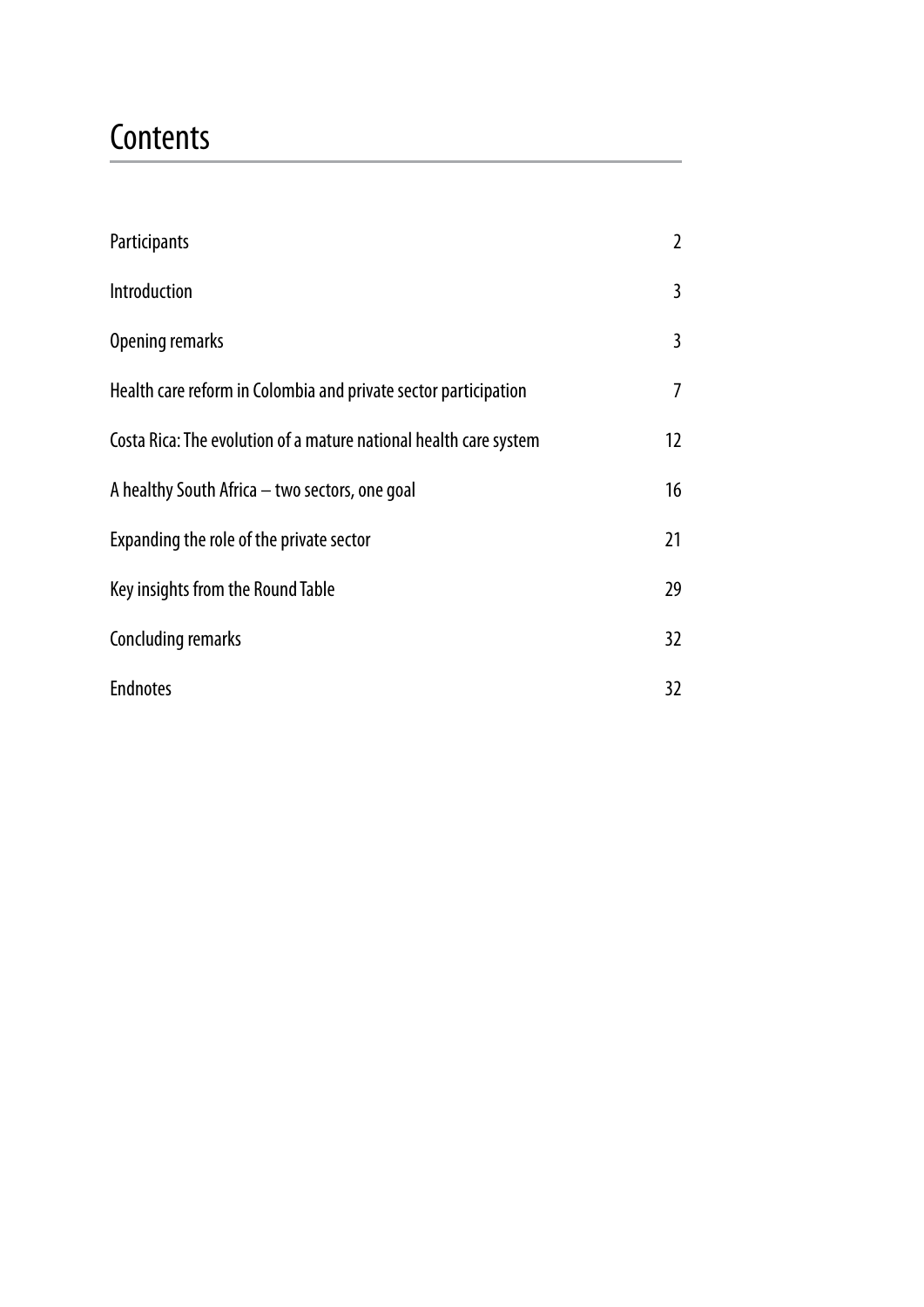#### **Participants**

**Ann Bernstein**, executive director, CDE **Dr Ntuthuko Bhengu**, executive head of provider networks, Qualsa **Esther Bouma**, attaché: health sector, European Union **Roly Buys**, director for funder relations & contracting, Medi-Clinic **Dr Ramon Castano-Yepes**, chief of health division, Colsubsidio **Prof Matthew Chersich**, Centre for Health Policy **Prof Mary Alison Clark**, associate professor of political science, Tulane **University Dr Dave Clark**, deputy chief executive officer, The Aurum Institute **Craig Comrie**, head of business, development and marketing, Metropolitan Healthcare Group **Melanie da Costa**, strategy & health policy director, Network Healthcare Holdings **William Dachs**, head of public–private partnership unit, National **Treasury Aslam Dasoo**, board member, Health Equity Partners **Dr Paul Davis**, chairman, The Aurum Institute **Andee Deverell**, research manager: strategic issues, Standard Bank of SA **Thembi Dladla**, researcher, CDE **Dr Shane Dorfman**, managing director, Regiment's Health and **Wellness Dr Colin Eisenstein**, managing member, Equity Health **Mari Gerpe**, first secretary, Embassy of Brazil **Alan Fine**, public affairs manager, AngloGold Ashanti **Dr Jane Goudge**, senior researcher, University of the Witwatersrand **Dr Lettie la Grange**, head of safety health and environment, Anglo Platinum **Simon Hendrie**, divisional manager - actuary, Discovery Health **Dr Anthony Kinghorn**, director, Health & Development Africa **Jack Koolen**, consultant, J & J Group **John Kruger**, senior consultant, Oxford Policy Management **Marco Macfarlane**, project and research co-ordinator, CDE **Peter Mangena**, senior wellness advisor, Eskom **Thulani Masilela**, cluster manager: strategic planning, Department of Health **Dr Phila Mazamisa**, senior manager, Gauteng Department of Health **Lerato Mosiah**, general manager healthcare, Afrox **Modise Mzimba**, associate, Actis **Dr Okore Okorafor**, health economist, Medi-Clinic Southern Africa **Dr Sagie Pillay**, chief executive officer, National Health Laboratory Services **Dr Fazel Randera**, programme director, The Aurum Institute for Health Research **Prof Laetitia Rispel**, adjunct professor, Wits University **Kalaemang Sebego**, budget analyst, National Treasury **Joe Seoloane**, provisional curator, Pro Sano Medical Scheme **Prof Martin Smith**, clinical head, Wits University **Prof David Spurrett**, research manager, CDE **Sue Tager**, academic medical director, Wits University: Donald Gordon Medical Centre **Andrew Titterton**, managing director, Burlington Consultants **Alex van den Heever**, consultant, Council for Medical Schemes **Hein van Eck**, research & development manager, Medi-Clinic Corporation **Mike Waters**, Member of Parliament, Democratic Alliance **Milani Wolmarans**, director: strategic planning, Department of Health

#### **Selected definitions**

**Capitation:** A fixed payment remitted at regular intervals to a medical provider by a managed care organisation for an enrolled patient.

**Gini coefficient**: A measure of income inequality. A zero coefficient indicates that all households in a country have exactly the same income, while a coefficient of 1.0 means a single household earns all the income in the country in question.

**National health insurance**: This is health insurance that insures a national population for the costs of health care. It may be administered by the public sector, the private sector, or a combination of both. Funding mechanisms vary with the particular programme and country. National health insurance schemes are usually not government-run or governmentfinanced, but are usually established by national legislation.

**Risk equalisation**: A mechanism used to redistribute or allocate resources, usually between insurers. Risk equalisation can keep costs to individuals constant no matter what scheme they belong to, even where the risk profile of members of individual schemes varies.

**Vertically integrated networks**: Merger of firms at different stages of production or distribution in the same industry.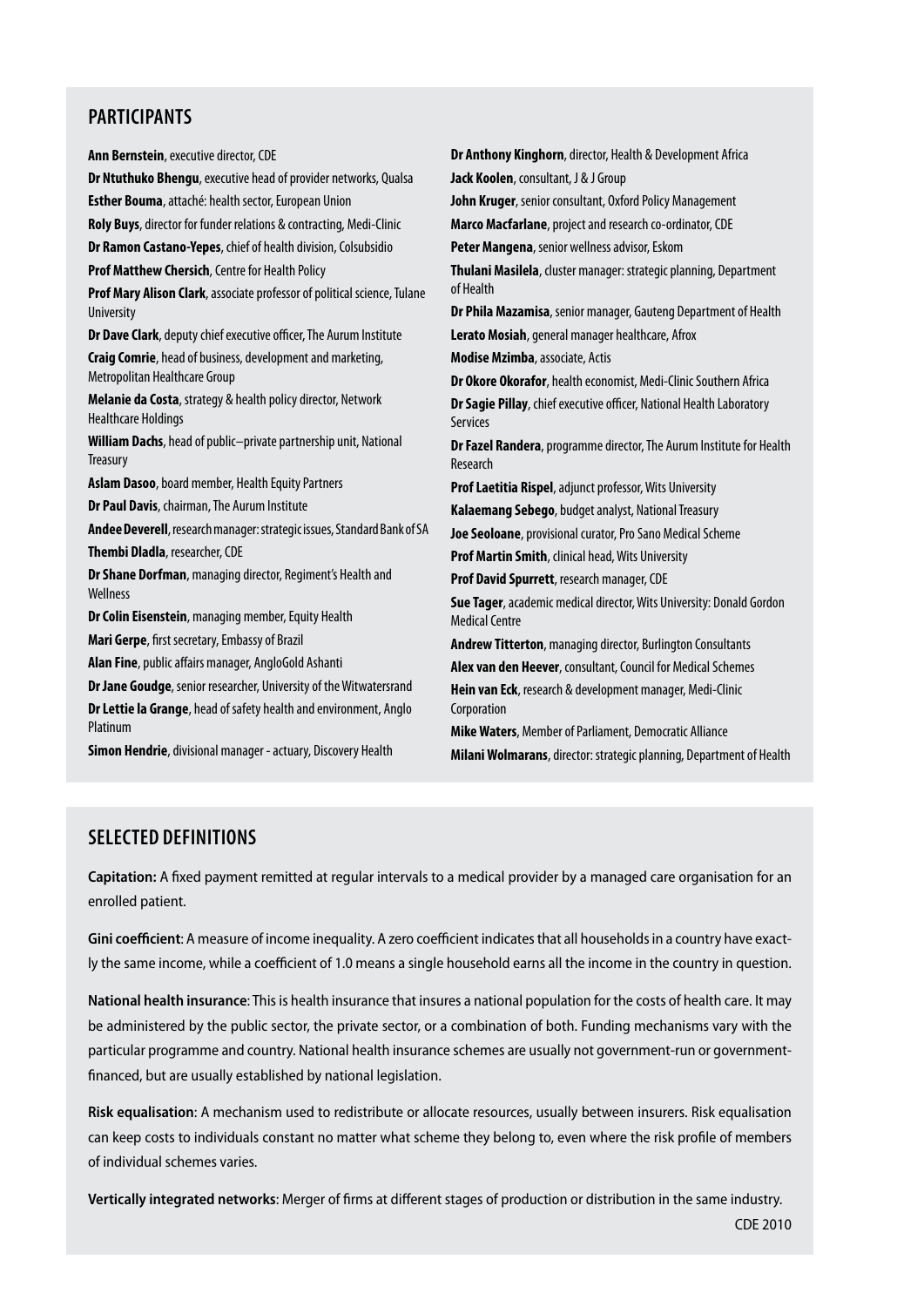## Introduction

Effective health care is crucial if citizens are to flourish. In most countries, for most of the past two centuries, growth in GDP and increases in average life expectancy have coincided. In South Africa, however, this trend has been reversed; our national health has declined dramatically over the past decade, and we continue to head for the bottom of every table of global health indicators.

The health system is institutionally fragmented. Privately insured people receive better care and live longer, healthier lives than those who attend state health institutions. The costs of private health care are beyond the reach of most citizens; however, public health care is in a worrying state of decline, with damaging consequences for individual citizens and South African society as a whole.

In this context, the government is proceeding with plans to create a national health insurance scheme. At the same time, many analysts believe the potential of the private sector to contribute to public health is not being maximised. All these factors provide grounds for an urgent national discussion.

In this context, CDE, in collaboration with the Aurum Institute, brought together local and international experts to engage in a frank and open discussion of health systems, health funding, and health policy. Participants heard and discussed stories and lessons from other middle-income countries, and from particular parts of the domestic health system. The Round Table revealed mutual suspicion among role players in the public and private sectors, as well as some misunderstandings, but also considerable good will and commitment. An edited version of the proceedings appears in the pages that follow.

## Opening remarks

#### Ann Bernstein

*Executive director, CDE*

CDE has often found that when you get experts in specialised fields together, they tend to talk to each other in ways that are familiar to them but exclude other non-experts from the conversation. They share common assumptions and ideas, or are locked into debates and disputes that prevent fresh thinking and ideas from outside the closed doors of their professional expertise. Today's conversation crosses disciplinary boundaries and brings in people from other countries, other disciplines, and the private and public sectors.

Many analysts believe the potential of the private sector to contribute to public health is not being maximised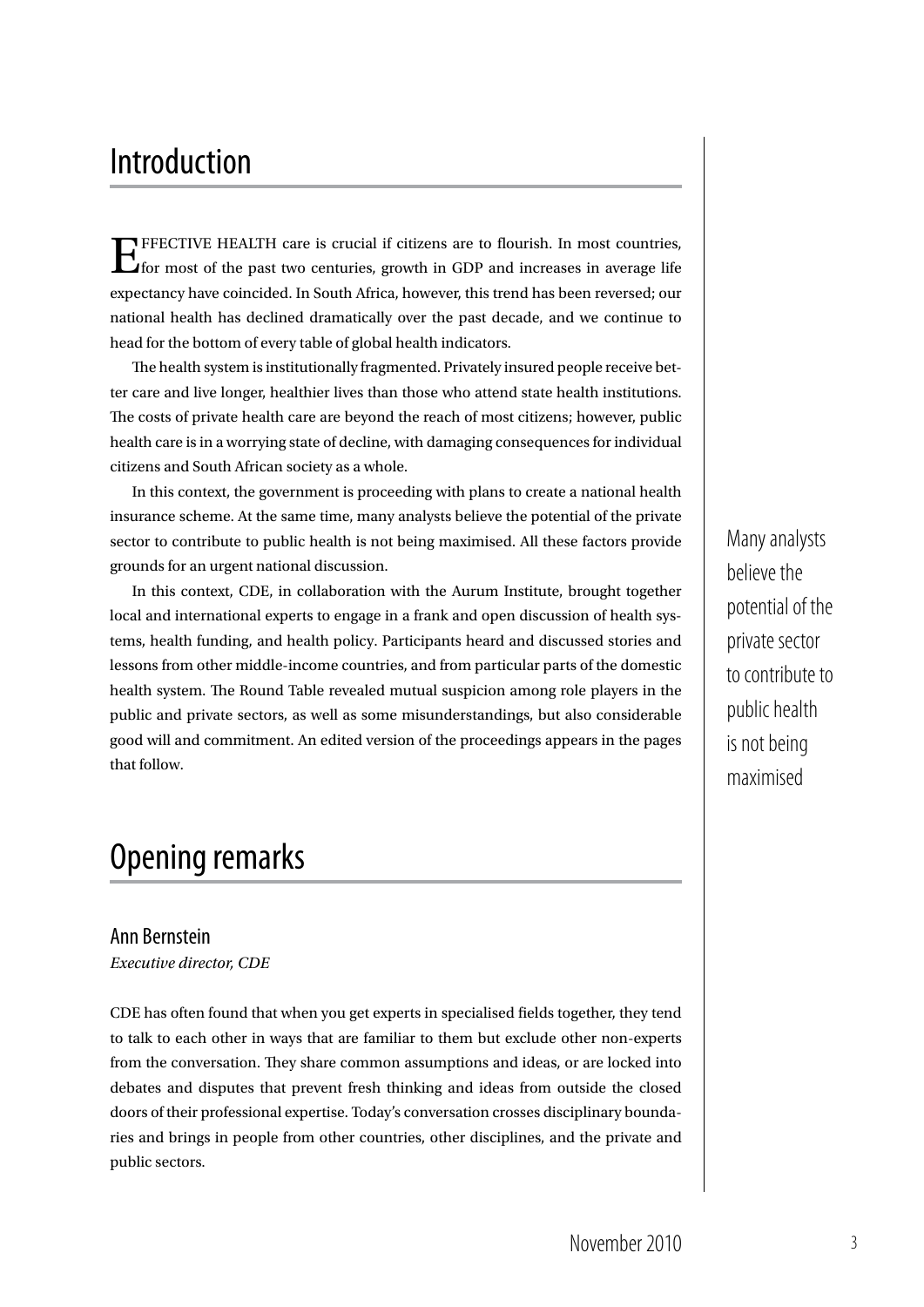Put simply, South Africans need more health for their money. The public health system is struggling to deal with multiple challenges ranging from the AIDS epidemic through TB and malaria to a shortage of medical and managerial skills. Overall, the national health sector appears to be in crisis. We urgently need to find new solutions, including maximising the potential of markets and private enterprise to turn the tide and ensure better health care for more and more South Africans.

The appointment of a new Minister of Health in 2009 has led to a change in attitude. The minister has publicly acknowledged the enormous challenges facing the public health system, and has spoken in positive terms about working with the private sector. This creates opportunities for private players in the sector, and business leaders should respond to this changed environment. They will need to think hard about the role of markets and private enterprise, and how these can be expanded in order to maximise their contribution to South Africa's national health care system.

The private sector is not a monolithic entity. It encompasses many competing organisations, interests and egos, and often finds it difficult to act collectively. Sometimes this is undesirable, as it can lead to collusion and anti-competitive behaviour. At other times, however, it is crucial for the private sector to contribute to key national debates, and make all participants aware of its central role in national development and its potential to contribute to vital national services.

This is certainly the case in respect of health. In South Africa, discussions in this area often focus narrowly on public–private partnerships, even though there are many other ways of involving the private sector and enabling markets to play a far larger role in dealing with national challenges.

As an outsider to this sector, it seems to me that private sector players have to become far more strategic. They have to think about how to engage with government and the wider society over the direction of public health policy, the nature of the reforms the country needs, and what we can actually achieve.

The health sector faces some daunting challenges. Among other things, difficult choices need to be made about how our limited resources should be rationed. This, in turn, requires a well-informed and frank national debate about how to deliver and manage health care in a country with a massive shortage of skills. We hope the Round Table will make a useful contribution to this vital process.

#### Paul Davis

*Chairman, Aurum Institute*

We are indeed facing a crisis. The dramatic decline in life expectancies in South Africa over the past two decades is shocking and terrible, comparable in effect to the very worst wars, disasters and plagues in history. This is a significant challenge to our national competitiveness and productivity. We should be collectively distraught, and placing ourselves on something like a war footing in response. For the most part, we aren't.

It is crucial for the private sector to contribute to key national debates, and make all participants aware of its central role in national development and its potential to contribute to vital national services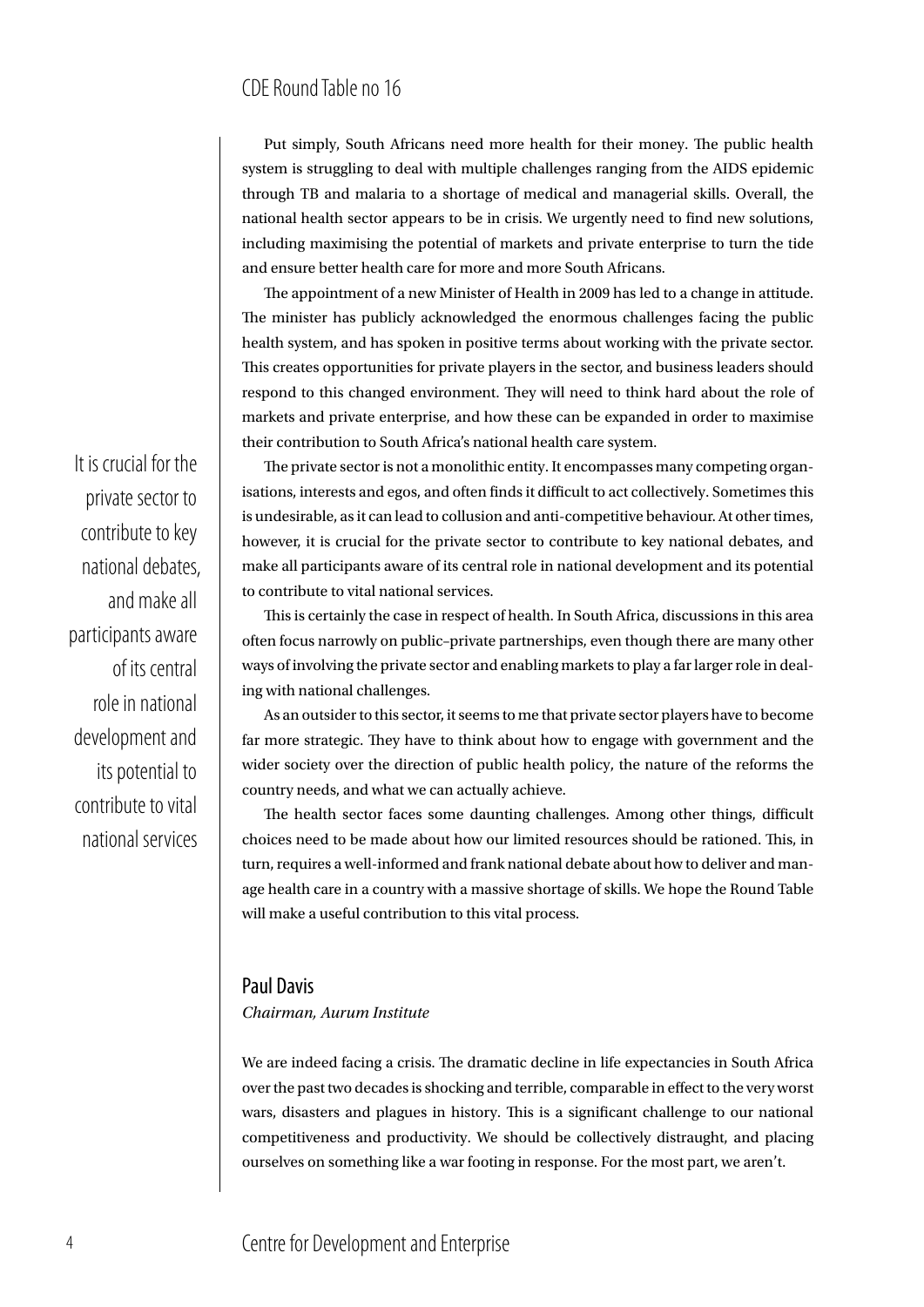| Country       | Life<br>expectancy at<br>birth (years)<br>$(2006)^1$ | Annual per capita<br>expenditure on<br>health at average<br>exchange rate<br>US\$ (2006) <sup>2</sup> | <b>GDP</b> per<br>capita, current<br>prices US\$<br>$(2006)^3$ | <b>Health</b><br>system rank<br>$(2000)^4$ | Comment                                                     |
|---------------|------------------------------------------------------|-------------------------------------------------------------------------------------------------------|----------------------------------------------------------------|--------------------------------------------|-------------------------------------------------------------|
| Singapore     | 80                                                   | 1017                                                                                                  | 31931                                                          | 6                                          | Very high life expectancy for<br>widely varying costs       |
| Finland       | 79                                                   | 3 2 3 2                                                                                               | 39414                                                          | 31                                         |                                                             |
| Norway        | 80                                                   | 6 2 6 7                                                                                               | 72076                                                          | 11                                         |                                                             |
| Costa Rica    | 78                                                   | 402                                                                                                   | 5 1 7 4                                                        | 36                                         | Similar or lower expenditure<br>than SA for better outcomes |
| Chile         | 78                                                   | 473                                                                                                   | 8941                                                           | 33                                         |                                                             |
| Colombia      | 74                                                   | 217                                                                                                   | 3743                                                           | 22                                         |                                                             |
| Turkey        | 73                                                   | 406                                                                                                   | 7776                                                           | 70                                         |                                                             |
| <b>Brazil</b> | 72                                                   | 427                                                                                                   | 5869                                                           | 125                                        |                                                             |
| Namibia       | 61                                                   | 174                                                                                                   | 4 0 0 7                                                        | $168*$                                     |                                                             |
| South Africa  | 51                                                   | 425                                                                                                   | 5551                                                           | $175*$                                     |                                                             |
| Burundi       | 49                                                   | 10                                                                                                    | 120                                                            | 143                                        | Similar outcomes to SA for a<br>fraction of the expenditure |
| Malawi        | 50                                                   | 21                                                                                                    | 239                                                            | $185*$                                     |                                                             |
| Cameroon      | 51                                                   | 45                                                                                                    | 979                                                            | $164*$                                     |                                                             |
| Mozambique    | 50                                                   | 16                                                                                                    | 361                                                            | $184*$                                     |                                                             |

#### **Table 1: SA in international context: some indicators**

*\* = in the worst 25 countries out of 190.* 

This is partly because the burden of this catastrophe falls unequally, and mostly on the poor and marginalised. One of the leading causes of death of children younger than a year is diarrhoea. Even though this is often complicated by HIV, diarrhoea doesn't generally kill people with access to reasonably clean water, effective sanitation and basic primary health services. People who lack those services are not usually in a position to make a big political noise. Similarly, HIV infection rates are higher among the unemployed. Even among those who do have work, the semi-skilled have higher infection rates than the skilled. A disproportionate share of the effects of our health crisis is falling on those most disadvantaged to start with by the legacy of apartheid in distorting our human geography, and limiting access to education and other opportunities.

Since we are facing a crisis, we need to understand why. There are several connected reasons, but two stand out: first, since 1990 HIV and TB have taken a terrible toll, also on the ranks of health professionals. Second, the publicly provided health services are not delivering care effectively. In his 2010 budget speech, the minister of health noted the 'ineffectiveness' of the health system, and that the health services it provided were of 'poor quality'.<sup>5</sup>

Despite the dedication of many of its medical practitioners, the government's health system is failing to meet the health needs of those who depend on it. The reasons for this are complicated, and include problems of capacity, resources, governance, management, and accountability. The stark reality is that South Africans who depend for their

The government's health system is failing to meet the health needs of those who depend on it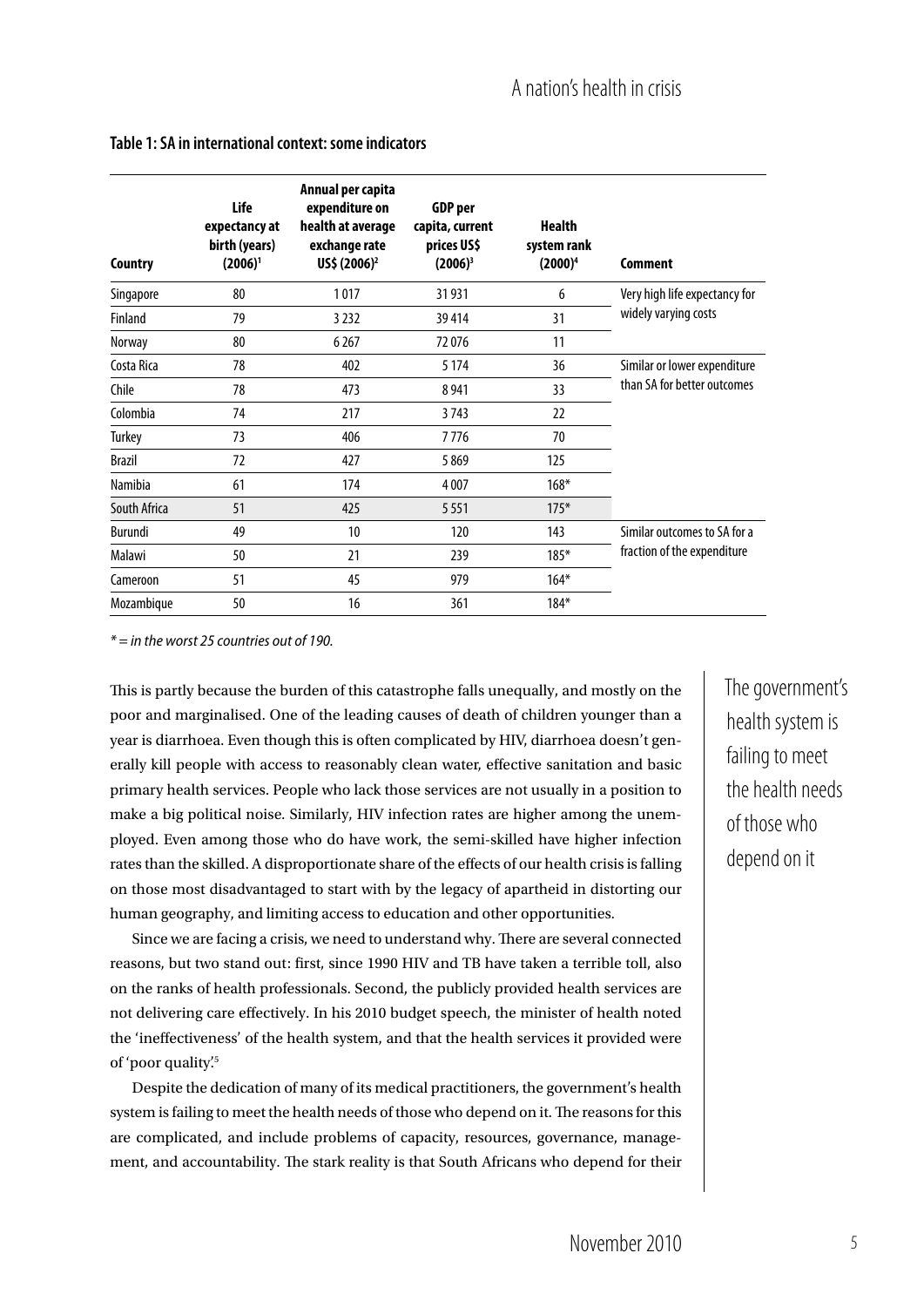health needs on government health services live shorter and less healthy lives than they did ten or 20 years ago.

This is in sharp contrast to the situation of people who can afford health insurance, and therefore have access to private medical care. This smaller, wealthier sector of the South African population enjoys considerably better health and considerably longer lives – two decades longer on average.

The gap between health outcomes in the private and public sectors can be a divisive issue in policy discussions. Some regard the private system as elitist and mercenary. Occasionally it is even blamed for the failings of the public system. Such attitudes miss the point: the private system works well, and what it costs is roughly in line with international trends for comparable therapeutic services. Considering what it actually provides, it is the public system that is overpriced. Focusing on blame and resentment has also missed a key opportunity – no other country in sub-Saharan Africa has as extensive and advanced a private health system as South Africa. We should be looking for ways to make the most of this. The relationship between private care and poverty is more complicated than many suppose, and there are some popular myths about private sector health care in Africa.

The first is that health in Africa is funded or financed by the public sector. Actually, 36 per cent of health expenditure in Africa is private money (the remainder comes from government spending and donors). Moreover, private sector health expenditure in Africa is growing; it currently stands at about \$16,7 billion, a year, and is projected to reach \$35 billion in 2016.

The second myth is the private health sector is mainly for the rich. This is also untrue – poor people spend significant amounts on private care, sometimes preferring to pay even when they have access to no-fee government services, and sometimes because the only services available are privately provided.

Given this, it is worth exploring opportunities for collaboration and an alignment of interests. To have this discussion at all requires us to avoid ideological knee-jerk reactions, either assuming that government services can never work effectively, or that co-operating with the private sector should be avoided at all costs. We need to be sensible, and face the fact that co-operation between the players we already have – government, private, international, and others – is our best, if not only, chance.

As the World Health Organisation recognised, in the Jakarta Charter of 1997: 'There is a clear need to break through traditional boundaries within government sectors, between government and non-government organisations, and between the public and private sector. Co-operation is essential. Specifically, this requires the creation of new partnerships for health on equal ground between the different sectors at all levels of governance in societies.'

The private system works well, and what it costs is roughly in line with international trends for comparable therapeutic services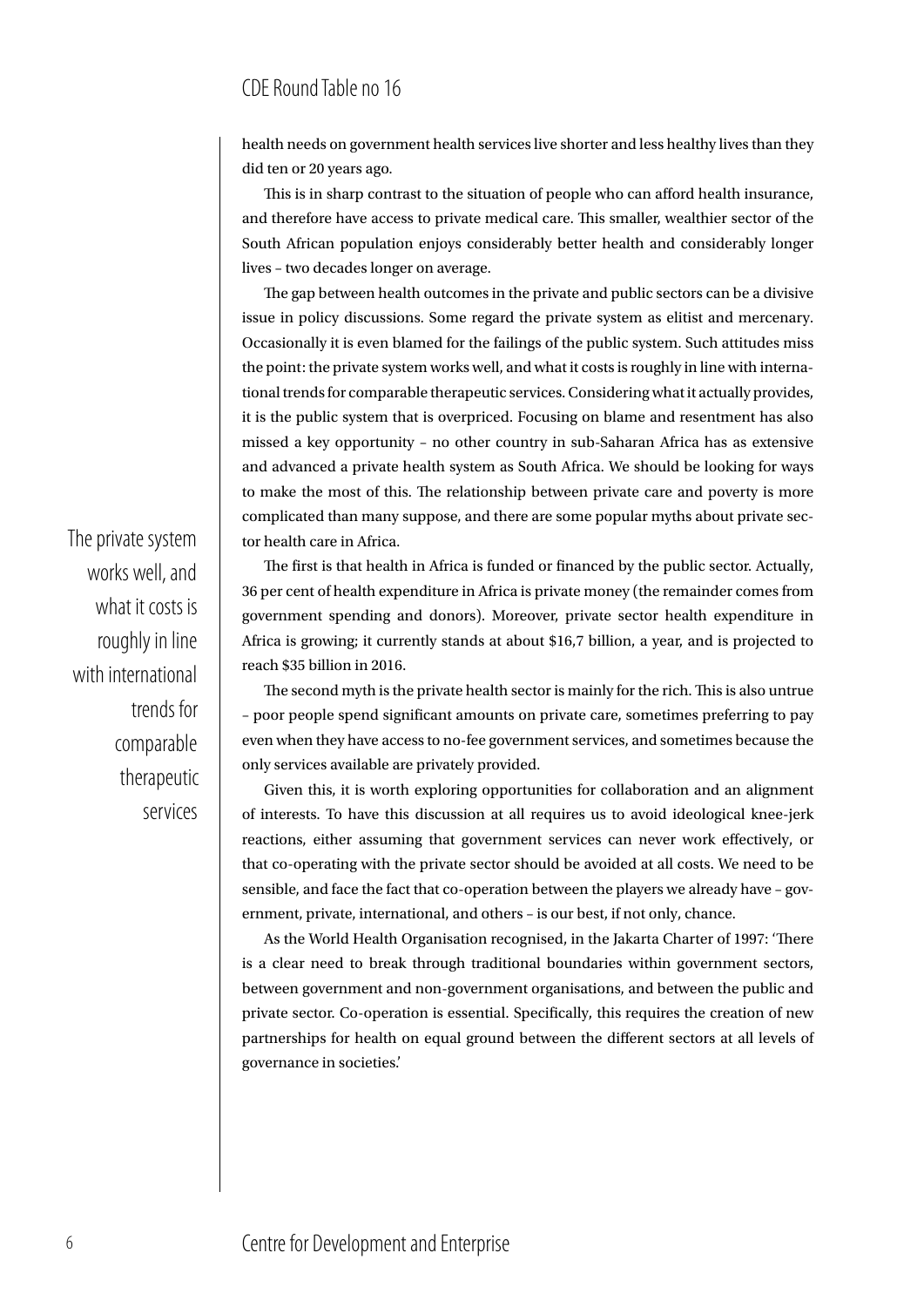## Health care reform in Colombia and private sector participation

## Dr Ramon Castaño-Yepes

*Colsubsidio, Colombia*

*Dr Castano is an expert on Colombian health systems, expanding access to health services, and the economics of health finance. He is currently working in the PPP section of a major Colombian private health provider. He holds a PhD in public health from the London School of Hygiene and Tropical Medicine, and has taught economics at the University of Rosario in Bogota, Colombia.*

 $A$ <sup>NUMBER</sup> of factors combine to differentiate health care from other goods in a market-based system. These include information asymmetry, uncertainties and externalities, and, most importantly, the social value of health, which dictates that people's access to health care is determined by need rather than the ability to pay. This leads to various complex arrangements for health care provision, insurance, financial protection, provision by hospitals, and decision-making by doctors and consumers in different countries.

## Managed competition

Colombia has a system called managed competition which falls somewhere between the National Health Service in the United Kingdom, all of whose components form part of a single monopoly, and the private market in the United States, in which consumers arrange their own health care. In the employment-based system in Colombia, which covers 35–40 per cent of the population, workers can choose from a number of competing insurers called health-promoting enterprises (*Entidades Promotoras de Salud*, or EPSs). Employers and workers then pay 8,5 per cent and 4 per cent payroll tax respectively. This money goes into an equalisation fund, and the EPS receives a risk-adjusted monthly premium per member in exchange for providing a benefit package to the member and his or her family members. Insurers can contract with public or private providers, with the market traditionally consisting of a mix of the two.

Managed competition 'á la Colombian', as we call it, has some of the features proposed by Alain Enthoven in the 1970s. It has a regulated premium and a regulated benefit package, aimed at getting health insurers to compete on quality and not on segmenting markets through benefits, or by selecting individuals based on risk. Insurers have to accept people regardless of their risk profile, or pre-existing conditions. They are allowed to selectively contract with provider networks, and have their own vertically integrated networks, with some restrictions. However, unlike the Enthoven model, there What we have is a competitive insurance market in which EPSs, either public or private, compete to enrol people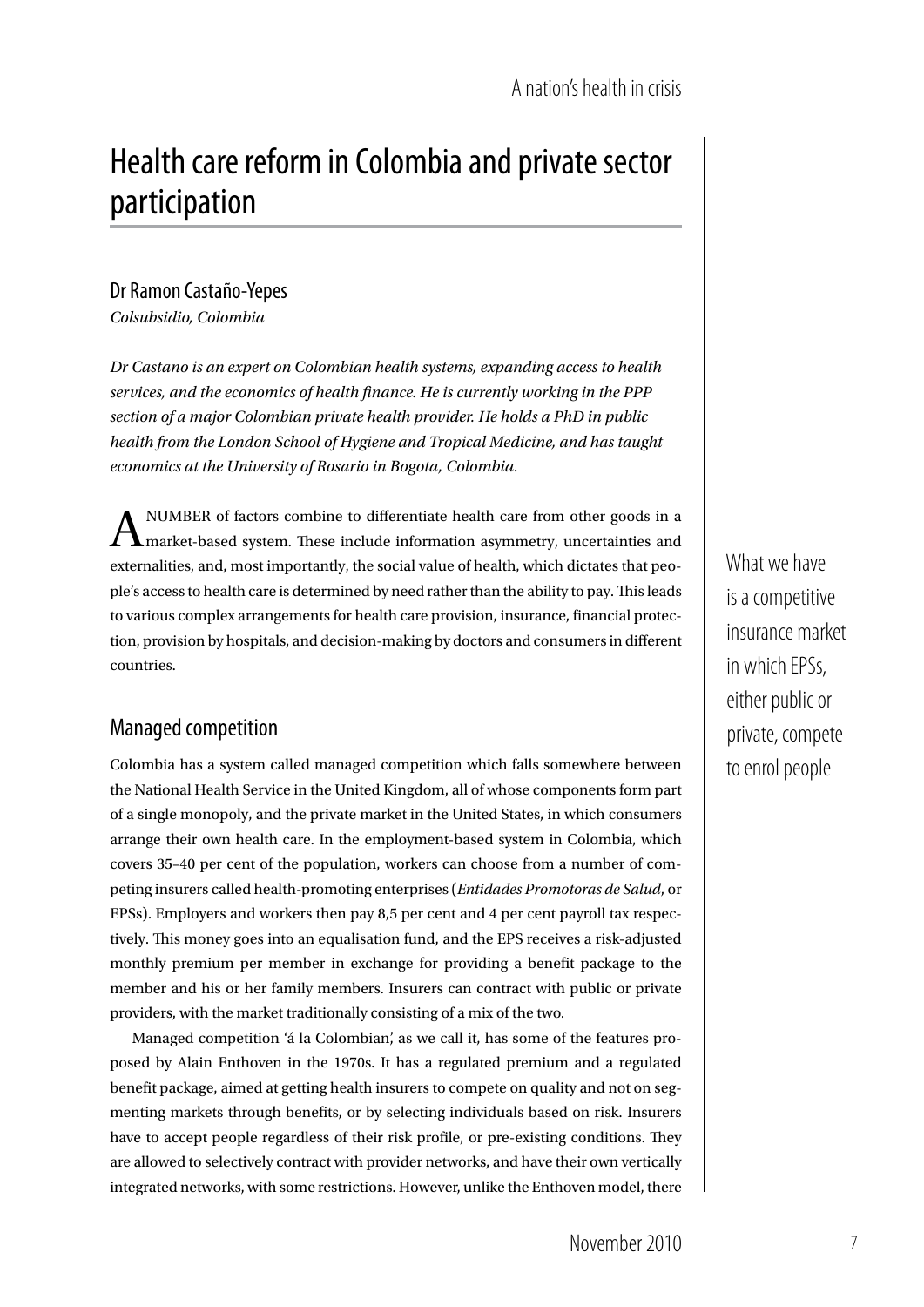is no sponsor – in other words, employers who form a purchasing alliance to buy health care for their employees. What we have is a regulated market, a competitive insurance market in which EPSs, either public or private, compete to enrol people. Competition is expected to improve quality, and eliminate poor performers from the market.

Price competition has narrowed the range of prices in the market for all services in the benefit package, but there is evidence that those who provide good services with additional benefits and improved quality are not necessarily rewarded with greater market share. The problem in the health care sector is that consumers cannot observe the main outcome, which is health, and this reduces the incentive for them to choose the best health providers. The effect of this is to create barriers to competition. Instead, 'efficiency' can take the form of restricting doctors' autonomy and limiting access to services, particularly high-cost ones, while competition focuses on politeness to consumers; accessible, modern-style facilities; and reducing waiting times for appointments or surgery, all of which are observable but not necessarily connected with good technical quality or good health outcomes.

This casts doubt on the assumption that insurers are prudent purchasers on behalf of uninformed consumers. To address this, the government has licensing standards to ensure minimum standards for health care providers, as well as voluntary accreditation systems to promote higher level standards, but it is difficult to weed out poor performers.

There are other factors that inhibit competition to provide the best health services. Because insurers receive a premium from the government, and face the risk of variations in expenditure on individuals, there is an incentive to avoid consumers who are likely to be bad risks, and attract those likely to be good risks. This leads to attempts to shift costs to patients, other providers, or other insurers. The result is ongoing contestation between insurers and government about responsibilities, which adds to transaction costs.

Insurers have also adopted capitation payments in order to transfer risk to providers, so that they have an incentive to control variations in service costs. Insurers have varying degrees of vertically integrated health care delivery networks, but free-standing providers have responded by securing legislation limiting the amount of the premium that can be spent on vertically integrated networks to 30 per cent.

There is debate about the presence of multiple insurers, with most opponents of the reform initiative saying that having 21 insurers increases red tape and administrative costs. Although it is true that administrative costs have increased between 1993 and 2003, and now take up a larger share than before of the total budget, it is also clear that implementing managed care tools to control costs increases administrative costs.

## Expanded access and improved outcomes

Despite these challenges, the system has increased insurance coverage since 1993 from barely 20 per cent of the population to over 90 per cent. There is a split between the comprehensive coverage in the formal, employment-based system and a reduced package covering primary care and high-cost conditions for the unemployed and indigent. Along with access to care, equity has also improved. It is very difficult to establish a direct

Despite these challenges, the system has increased insurance coverage since 1993 from barely 20 per cent of the population to over 90 per cent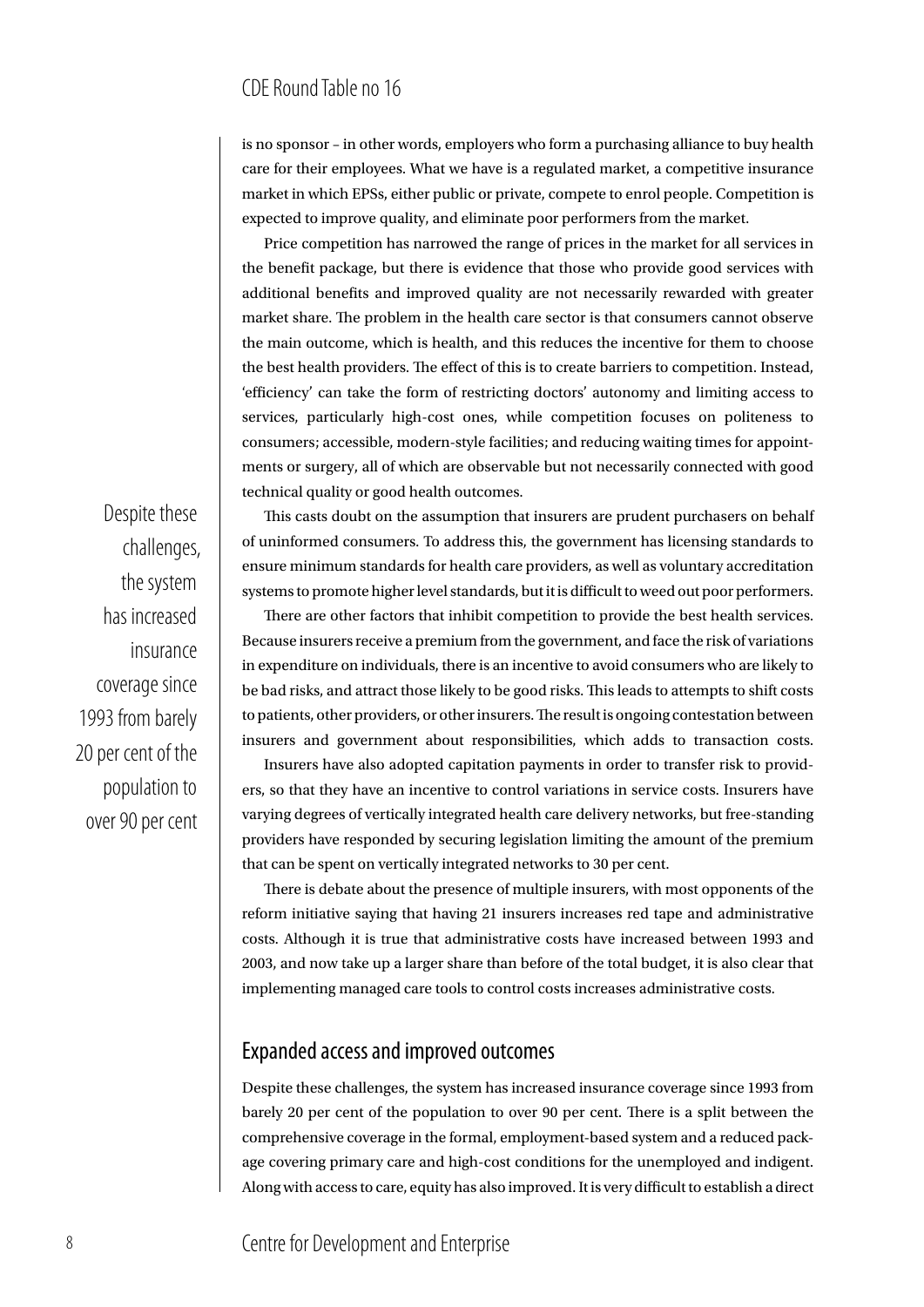cause–effect relationship between this type of health care system and health outcomes, and there is no evidence of a direct positive or negative effect.

Health outcomes in Colombia have undoubtedly improved. For example, the infant mortality rate has decreased, and life expectancy has increased to 72 years, but it is difficult to be sure how much credit to give to the health care system, as there have been other improvements in income, education and sanitation.

The private sector has increased its participation in the employment-based health insurance scheme. In 1997 about two thirds of those insured in this sector were enrolled with public insurers, whereas 13 years later these insurers have practically disappeared, with most participation in private hands, some for profit and some not. Out-of-pocket payments for health care have decreased dramatically, with the latest available figures for the period from 1993 to 2003 showing a reduction from about 45 per cent to about 7 per cent of total health expenditures. This shows that the health insurance scheme has been effective in protecting households against catastrophic expenditures, with workers in the formal sector now 40 per cent less likely to incur such expenditures. Even those in the parallel, subsidised scheme, which is also premium-based, with an insurer who controls the money and pays the bills, are 12 per cent less likely to incur catastrophic expenditures, thus underlining the positive role of insurance in protecting households against financial disaster.

An unintended consequence of extending health care coverage is that people with insurance are more likely to go to a doctor and seek treatment. This has caused aggregate health care costs in the country to skyrocket, particularly for high-end technologies, creating a very inflationary dynamic in the system.

## Ongoing challenges

There are some unresolved issues. Is it possible to achieve patient-driven, qualitybased competition? We have seen some improvement in competition in the observable attributes, but not in the key ones that predict better health outcomes, so we have not achieved this yet.

The fact that much of the information the government needs for policy-making is in private hands has made it very difficult for the minister of social protection to collect and analyse data for informed policy-making. There is also a big issue around public health, because insurers are focused on interventions that affect the health outcomes of their enrolees, and these are not always adequately linked to public health interventions such as sanitation and clean water. This is a strong point in the debate between those who favour the current system and those who oppose it.

Rationing is another big issue. As with any country, we have limited resources to satisfy social needs in health care, so we have to face rationing. It is easier to deal with this in a system such as the British National Health Service than in a market-based system with private providers which make profits out of denying services, and can have a problem of legitimacy.

The insurancebased health care system in Colombia has increased access to health care, but equity remains a problem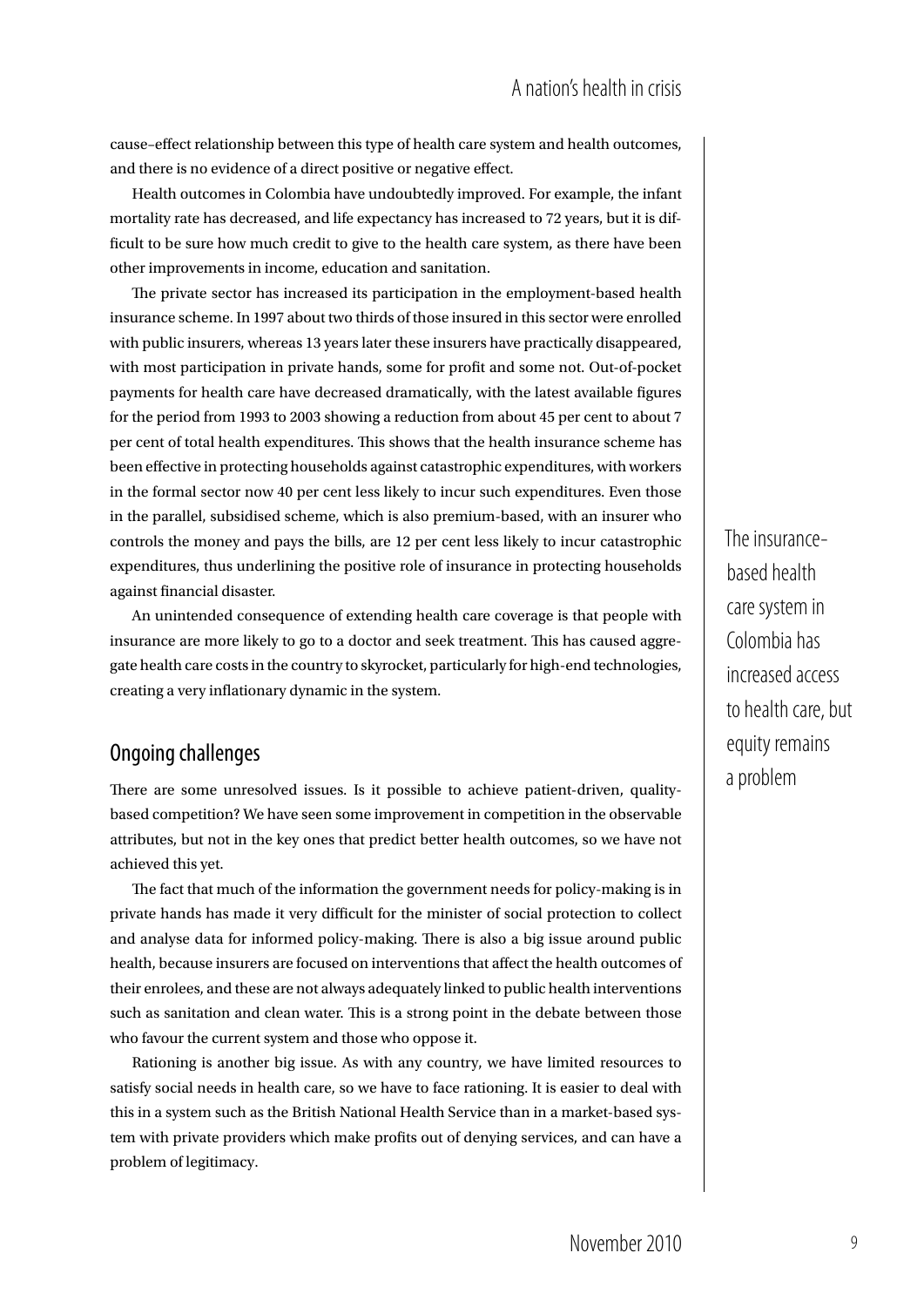To sum up, the insurance-based health care system in Colombia has increased access to health care, but equity remains a problem. This is largely because the contributory system, based on formal employment, only reaches 35–40 per cent of the population, with the remainder relying on the subsidised government scheme, which provides a reduced package of benefits.

Managed competition has narrowed the range of prices for services in the benefit package, but the fact that consumers cannot observe health care outcomes has limited the effect of competition on improved health care. Instead, competition tends to focus on more observable but not necessarily vital factors such as modern facilities and interpersonal manners. Because they receive a fixed premium from the government, insurers have also tried to compete by avoiding high-risk consumers, transferring risk onto providers, and vertically integrating services. The government has experienced difficulty in regulating these aspects, because insurers have better access to information.

## **Discussion**

The discussion centred on three issues: equity, benefit packages, and funding and employment. Participants made the following points:

#### • *Equity*

The issue of equity is addressed both by the contributory scheme for the formally employed and the non-contributory insurance scheme provided by the government for those not formally employed. The government does not subsidise the contributory scheme, higher paid individuals contribute more to the equalisation fund than the premium paid on their behalf to insurers. The difference is used to cross-subsidise lower paid workers whose contributions are less than the premium. In addition 1.5 per cent of the 12.5 per cent payroll tax paid into the employment based scheme is added to the government funding that supports the subsidised scheme. As a result both schemes have strong redistributive effects and a positive effect on equity. A 2001 exercise to measure the impact of the new health care scheme on the Gini coefficient showed that it had reduced the coefficient from 0.56 to about 0.52. The scheme has had a really positive effect on equity in financing but its impact on equity in access is more open to question as the package of benefits in the subsidised scheme does not match the package in the contributory scheme.

#### • *Benefit packages*

The discussion moved on to look at benefit packages, specifically at regulations to define minimum packages, prevent overtreatment, and preserve the autonomy of doctors. It has been a challenge to define the minimum benefit package clearly. Conflicts can arise when doctors want to use interventions freely, while some EPSs can be very restrictive. There are clinical guidelines, but these cannot be adopted by law or decree. This is a very contentious issue between doctors and the health care system. The constitution

The fact that consumers cannot observe health care outcomes has limited the effect of competition on improved health care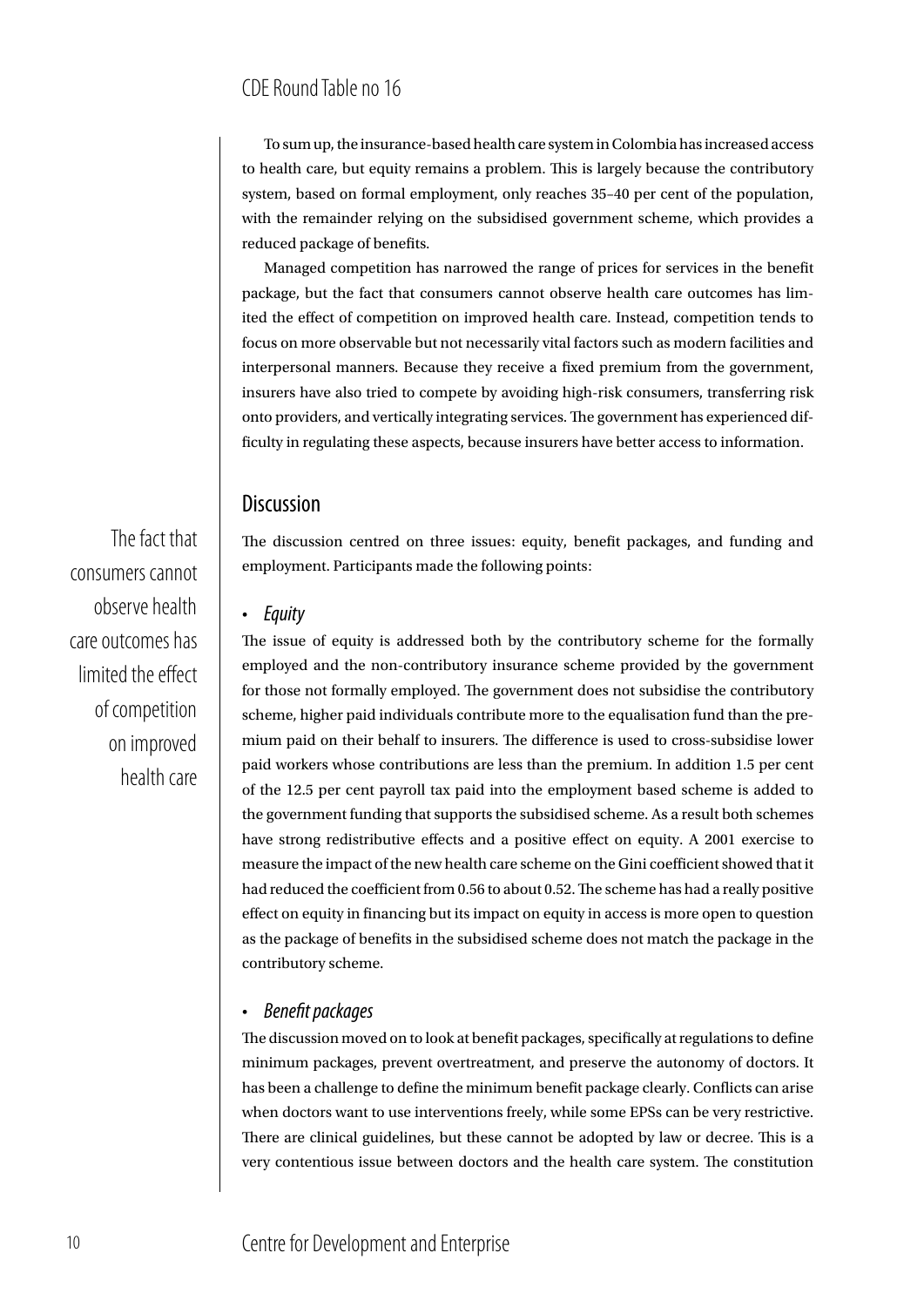in Colombia defines the right to health care in very general terms. However, the Constitutional Court has extended it well beyond the scope of the benefit package. This is a big challenge to financial sustainability, and has created incentives to push individuals to get services excluded from the package, because they are reimbursed by the equalisation fund. Where people face catastrophic expenses, they can appeal to 'Acción de Tutela' (an exceptional judicial mechanism to demand the protection of fundamental rights), and most of the time they get relief, but this adds to the perverse dynamic.

#### • *Funding and employment*

Some people have argued for increasing the payroll tax to include services that fall outside the benefit package, but government is reluctant to agree to such increases because of the negative effect on employment and particularly on formal employment. The discussants noted that the Constitutional Court in South Africa had set a precedent that the state has a right to limit access to health care services within the context of constrained resources.

The subsidised scheme only has about half the money of the contributory scheme to spend per person and so it only provides about half the benefit. The high cost to government of providing this scheme and the limited benefit package it offers raises the question whether this was the right decision. Dr Castaño-Yepes pointed out that when the scheme was introduced in 1993 the expectation was that, over time, the contributory regime would come to provide for about 70 per cent of the population and that the benefits provided by the subsidised system (the remaining 30 per cent of the population) would catch up with those in the contributory system. This has not happened due to low formal employment and in practice about 70 per cent of people use the subsidised regime. This underlines how important high formal employment is for a system like the Colombian one which depends on contributions from employed workers for maximum benefits. Providing all the services the system aims to provide will cost at least twice as much as is currently available and this would have prohibitive macro-economic effects for a developing country, something that South Africa should bear in mind.

Asked what he would do if he were the minister of health, Dr Castaño-Yepes said his priorities for the private sector would be to ensure financial sustainability, especially in view of the rapid escalation of costs due to high tech, high cost interventions. The other priority would be to capitalise on the private sector's strong advantages in terms of flexibility in reacting to changes in the environment. The discipline of capital also plays a positive role. Where markets are imperfect he would try to build indicators or a system of accountability to show real benefits of specific interventions rather than relying on aggregate outcomes such as infant mortality.

The Constitutional Court in South Africa had set a precedent that the state has a right to limit access to health care services in the context of constrained resources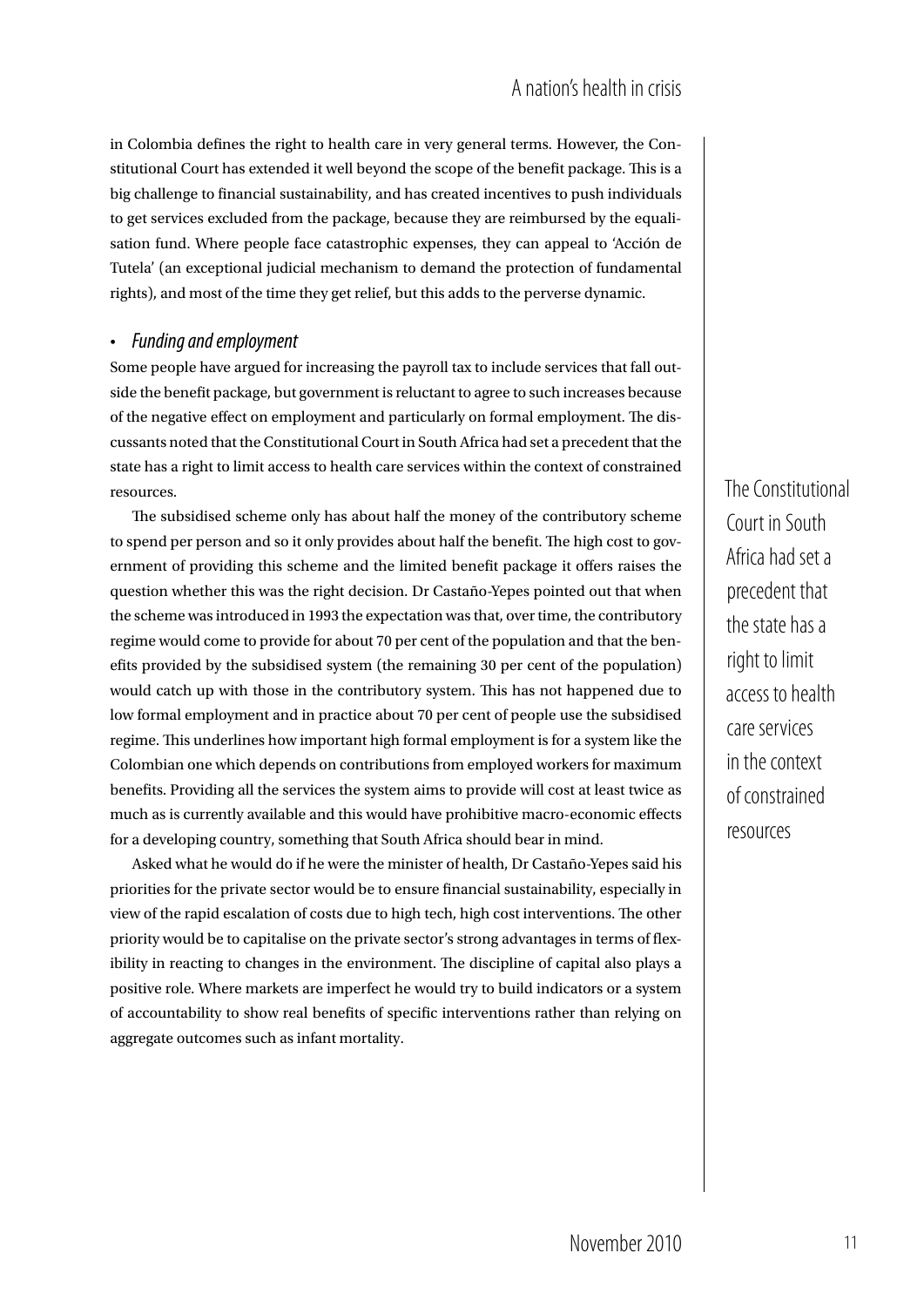## Costa Rica: The evolution of a mature national health care system

### Mary Clark

*Tulane University, Louisiana, United States*

*Professor Clark is an expert on Latin American health systems reform, and has published wide-ranging reviews of the reform processes in Costa Rica and elsewhere. She is an associate professor at Tulane University, and has served as executive director of the Center for International Studies at that institution.*

**NOSTA RICA'S health care system is predominantly public, dominated by a single** institution, the Costa Rican Social Security Institute (*Caja Costarricense de Seguro Social*), or 'Caja', which has been operating since 1943 and insures about 89 per cent of the population of 4,5 million. Those insured consist of formal sector workers and informal sector workers, especially in agriculture; those left out are some informal sector workers and some self-employed professionals. The Caja dominates the delivery of care with 97 per cent of hospital beds and 240 clinics. Over 90 per cent of doctors work for Caja, but at least a third also have private practices. Government spending accounts for 76 per cent of spending on health although private sector health care is booming, particularly primary care in the fields of dentistry and optometry, and some specialist care, particularly obstetrics and gynaecology.

The system is insurance-based, with mandatory payroll deductions, which the constitution defines must go to the Caja and not to any other public or private entity. Employers contribute 9,25 per cent and employees 5,5 per cent of their income, and the state adds 0,25 per cent to make 15 per cent of workers' income. There are special regimes for agricultural workers and informal sector workers who are basically selfemployed, with rates ranging from 5,75 per cent to 13,75 per cent depending on income. There is a special regime for the very poor who receive free care, but they are a small percentage of the total.

## Reasons for reform

In the 1990s Costa Rica undertook a reform of the system to address problems such as long waiting lists for diagnostic tests in hospitals, and overcrowding in clinics. Like most Latin American countries, Costa Rica had gone through a severe economic recession in the 1980s which resulted in a substantial drop in public spending on health, and some deterioration of the health system. The reforms were aimed at improving primary and hospital care, and splitting purchasers and providers to arrive at an internal market type

Government spending accounts for 76 per cent of spending on health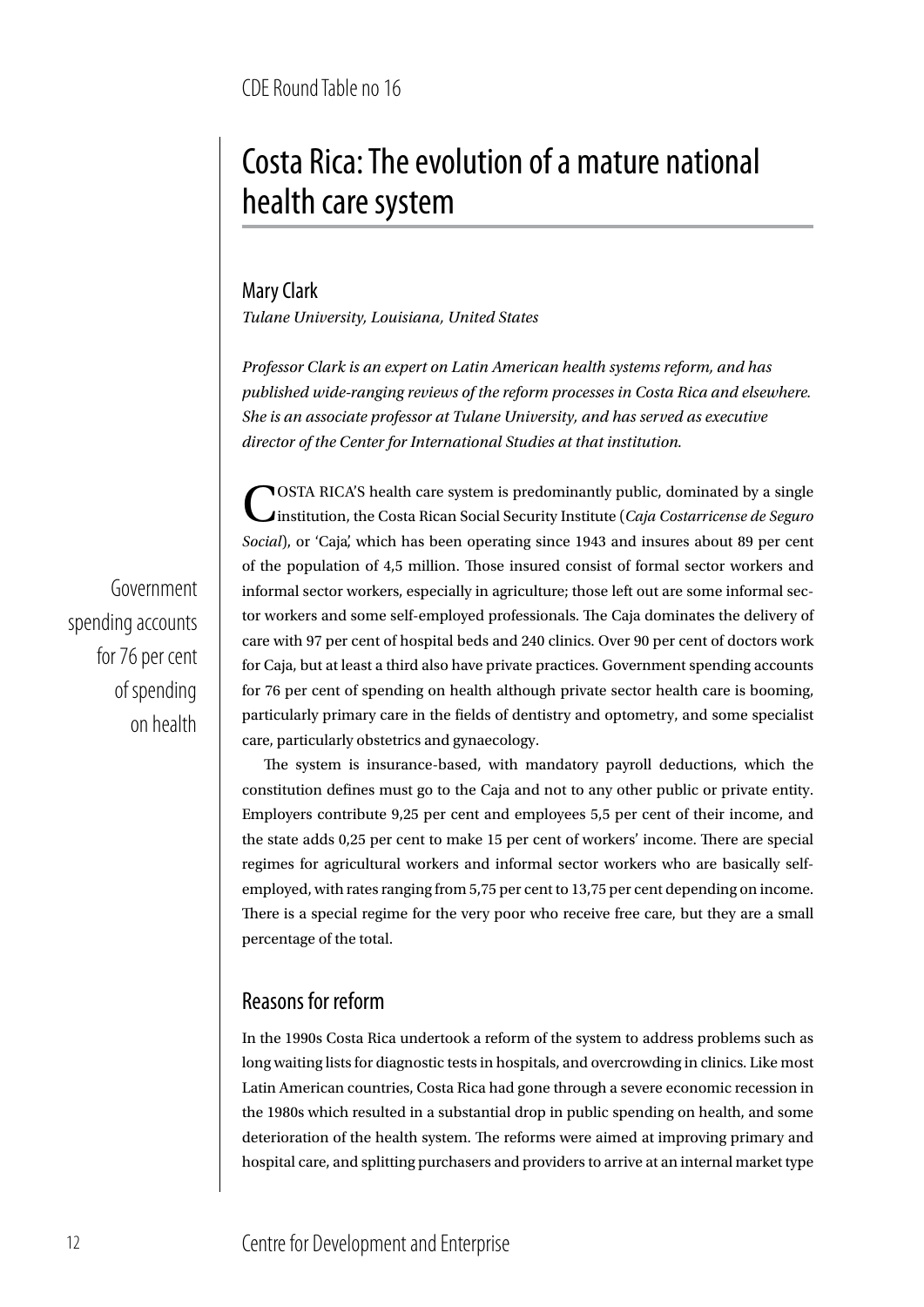of reform, though this was not achieved. Most of the energy went into primary care. Moreover, 1 600 health provider personnel were moved from the Ministry of Health, which no longer provides services, to Caja. The ministry is responsible for public health services, such as spraying to control malaria, but no longer provides any medical services.

To address overcrowding in primary health care, a lack of access in some remote rural and marginal urban areas, and an overly curative service, they put together comprehensive basic health care teams. The teams were also intended to address population movement that had left some clinics poorly located. The work started in the poorest rural areas in 1995 and ended in the capital in 2004 after covering the whole country. In some cases this just meant that existing clinics reorganised themselves into teams, and continuing doing what they had done before. In others it meant getting new personnel and providing services in more convenient locations.

The World Bank, which financed the final package of reforms in 1993, wanted to see the creation of an internal market with a split between purchaser and provider, but the Costa Ricans were not keen on this, partly for ideological reasons and partly because they did not know how to do it and would have had to depend on outsiders. The Bank also wanted to see hospital budgets linked to referrals and performance contracts, and hospital managers given the right to hire and fire personnel. This met with a lot of resistance from hospital directors; in the end, hospitals and other health units were given their budgets up-front but had to justify them based on annual performance contracts that set out what they were expected to produce in return for the budget. Those that scored 85 per cent or more on their annual evaluations received a bonus. Giving hospital directors the right to hire and fire staff met with resistance from the unions, and this function therefore reverted to the central authorities. Managers did get more autonomy in respect of purchasing.

In the 1990s the government was able to provide more money for the Caja's health programmes. This was used to adjust for inflation, and also for inequities resulting from population movement.

Although this is a national health service, there have been interesting experiments with the private sector. In the late 1980s the Caja quietly authorised some experiments in third-party contracting that resulted in six level-two clinics, providing specialist care in obstetrics and gynaecology as well as dental care, being built in densely populated lower income areas of the capital. This has become an important initiative with hot debate about whether the clinics cost more or less than similar clinics run by Caja. Of the six organisations contracted to run the clinics, four are non-profit co-operatives; one an association, essentially a co-operative of medical practitioners; and one is run by the University of Costa Rica, a public entity but still a third party.

An investigation by the Controller General in 2006 found that, on average, the services provided by these clinics were more expensive. However, it was difficult to get a clear picture because the clinics were engaging in a number of unauthorised practices including demanding extra payments, receiving free equipment, and not paying for leasing public facilities, while there had been no tendering process in setting them up,

Although this is a national health service, there have been interesting experiments with the private sector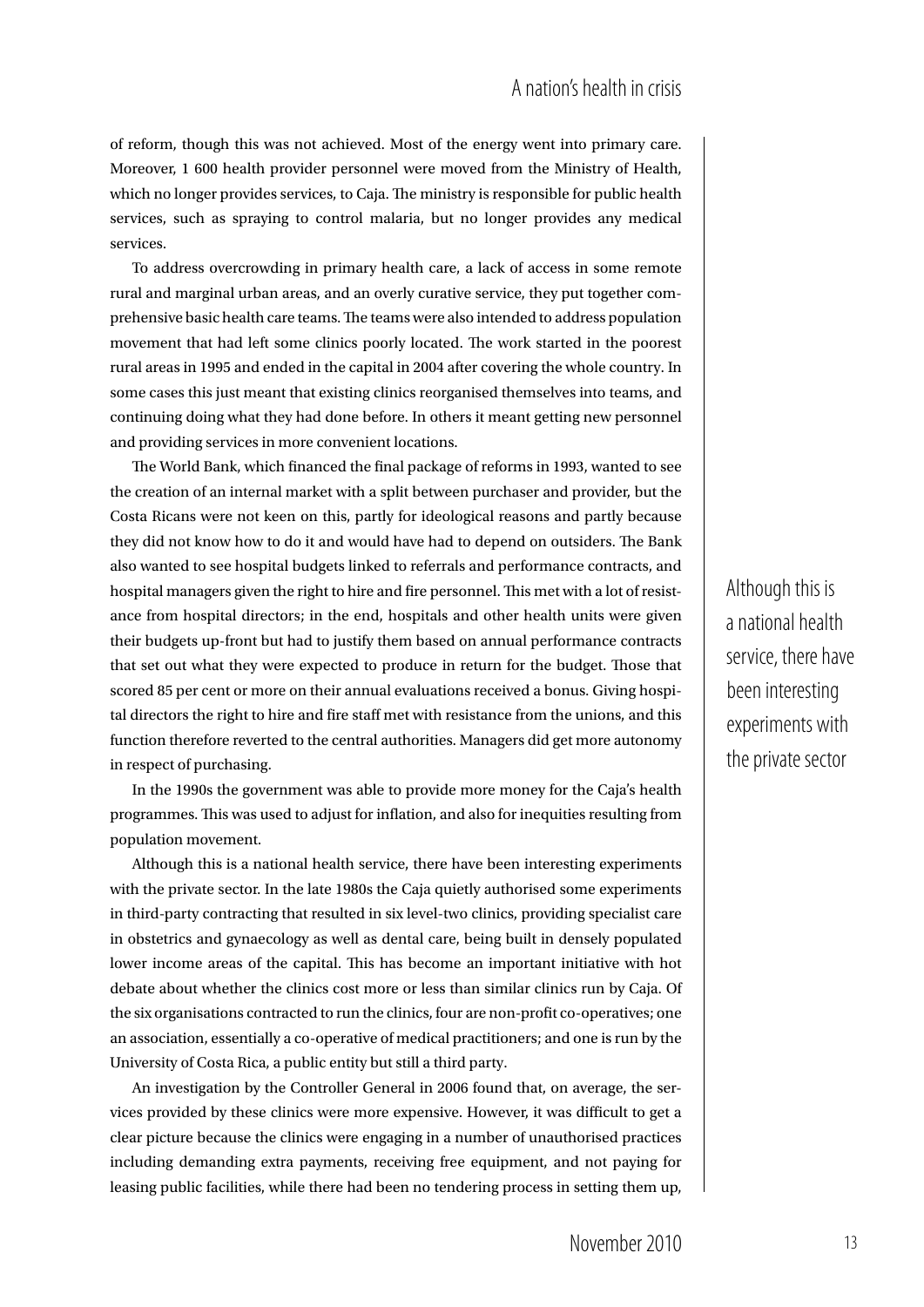all of which was illegal. Interestingly, the conclusion seems to be that it is worthwhile continuing with the six clinics, and a bidding process to establish who will run them is under way. In future they will be more closely monitored.

Another development that may impact on the Caja is that Costa Rica has joined the Central American Free Trade Agreement with the United States and has been persuaded to open up its state-controlled insurance monopoly, which previously issued all insurance policies apart from the health insurance dealt with by Caja. Because the attempt to open up the sector fell short of its goals, and given that waiting lists are continuing to grow, this might mean that middle- and upper-income people might find private policies attractive. Companies have only been able to register private policies since March (2010), and so far two companies have done so. One is from the United States, the other from Costa Rica.

The limited success of the internal market reform and the fact that waiting lists are longer than ever makes it possible that middle- and upper-income people will be attracted to private insurance schemes. This means that in the longer term there might be a constitutional amendment allowing payroll deductions to go to private entities. The other development that might support this is the boom in private hospital building. At the moment this is largely aimed at medical tourism, but it does make change possible in the future.

#### **Discussion**

The discussion focused on four main areas: health care reform and relations between the public and private sectors in providing health care, the governance and management of the health care system, the nature and coverage of the service, and how public health issues are dealt with in the system.

#### • *Health care reform and public – private sector relations*

In Costa Rica real spending on health care declined in the 1980s because of an economic crisis in Latin America. The World Bank assisted the country in computerising the payroll collection system, and increasing collections. The private sector is relatively undeveloped, and its role has been to exploit opportunities that arise due to shortfalls in the system and the medical tourism market. American and Canadian health insurers only pay for emergencies in foreign countries, so tourists provide an opportunity for private providers. Private providers have also been involved in experiments such as the contracted-out clinics mentioned in the presentation.

In Colombia the 1993 reform was driven by dissatisfaction with increased costs and poor performance by public hospitals and social security schemes. An additional factor was the wave of market reforms in Latin America driven by the World Bank and IMF, which increased private sector participation in health care, education, and many other sectors. Now the pendulum appears to be swinging back, with increasing discontent with private sector participation exerting pressure on the incoming administration. One

In the longer term there might be a constitutional amendment allowing payroll deductions to go to private entities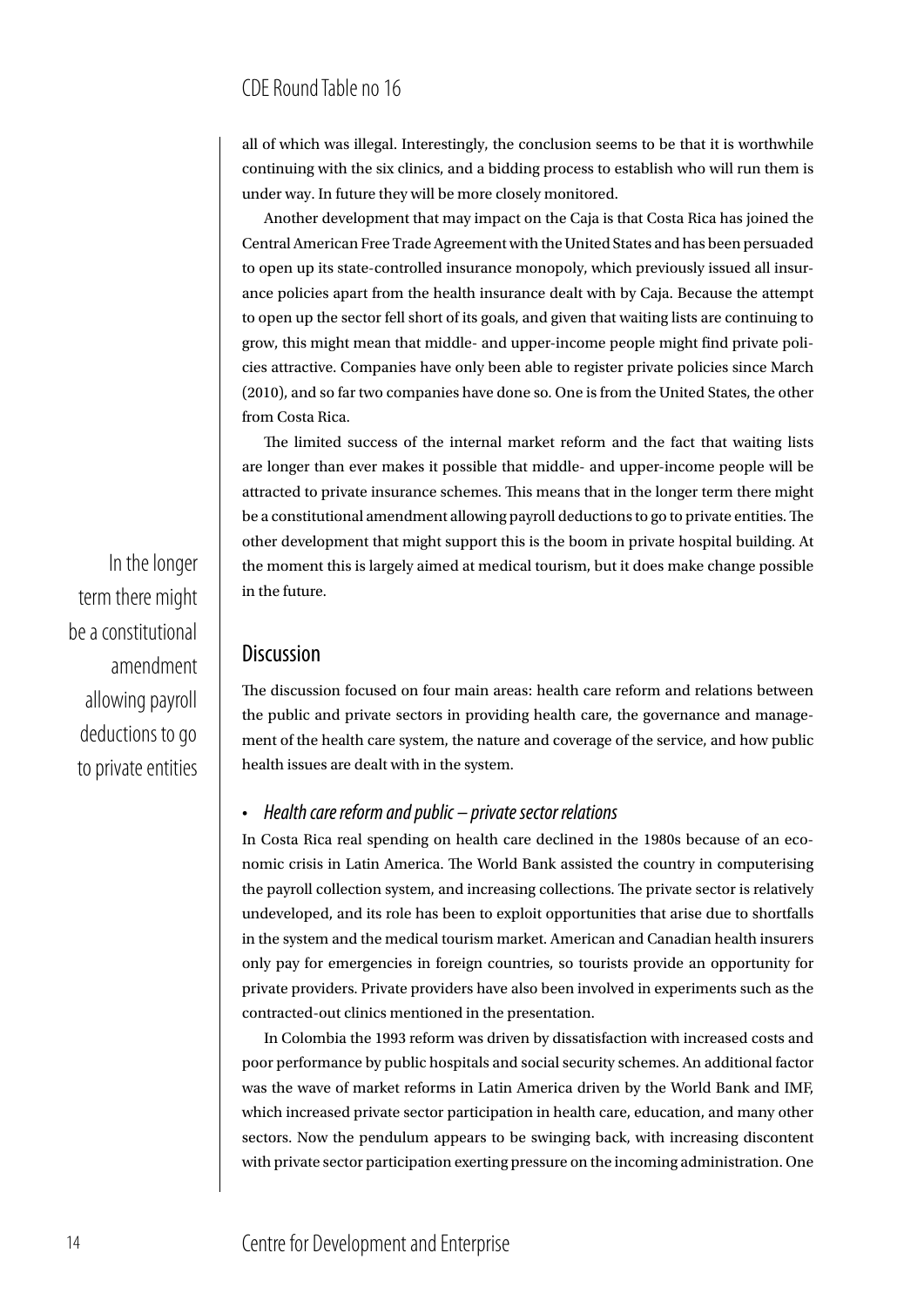of the challenges facing the 1993 reform was to break the health insurance monopoly of the Institute for Social Security (ISS) after repeated attempts to make it more competitive had failed. Opening the market to private insurers saw its enrolment drop from 8–9 million enrolees to the present number of about 3 million. The final step saw the government sell a controlling interest, 51 per cent, of the ISS to six of the family compensation funds, non-profit organisation (NPO) private entities that administer the cross-subsidy between high- and low-income earners.

Despite the criticism of private sector insurers, Dr Castaño-Yepes expressed the view that they had contributed significantly to health care in Colombia since 1993. Efficiency has improved faced with the very tight premium of \$220–250 per head a year for providing the benefits package; competitive purchasing has driven down the difference between the general CPI and the health CPI over the last 15 years. The strong pressure exerted by the premium has forced providers and insurers to innovate in making models of care more efficient and prevent avoidable morbidity, which is basically lost money. They have also built more hospitals and clinics, resulting in strong returns on investment via the rentals they have been able to charge.

#### • *Governance and management*

In Costa Rica the Caja is an autonomous institution with a tripartite board comprising nine representatives. Three, including the executive director, are government appointees; three are nominated by employers' associations; and three by the labour sector. Of the latter, one is a trade unionist, with trade unions dominant in the public sector; one is from the solidarity movement, a system of company unions unique to Costa Rica, which dominates the private sector; and one from the co-operative sector. This composition appears to favour the continuance of a public health care system, although seven board members recently indicated that they did not foresee that Costa Rica's signing of the Central American Free Trade Agreement, which includes the United States, would pose problems for the health care system as long as formal sector employment did not drop. Personnel management is entirely centralised and governed by rules negotiated with the public sector union. Hospital directors only have discretion to transfer an employee within a radius of eight kilometres with the worker retaining his/her salary, so this hardly happens.

#### The nature of the system

A participant argued that, as a needs-based system funded by a payroll tax, this could not be regarded as an insurance-based system with private providers and payments based on claims coming from people using the service. It was also argued that this needs-based system is coming under pressure from the demand-based system favoured by higher income groups. Failing to recognise this and ensure a properly designed relationship between the two could result in the unregulated movement of insurers to the health care system, and a breakdown in solidarity. Professor Clark maintained that it *was* an insurance-based system as it was not paid from general tax, and all citizens were not automatically covered.

The strong pressure exerted by the premium has forced providers and insurers to innovate in making models of care more efficient and prevent avoidable morbidity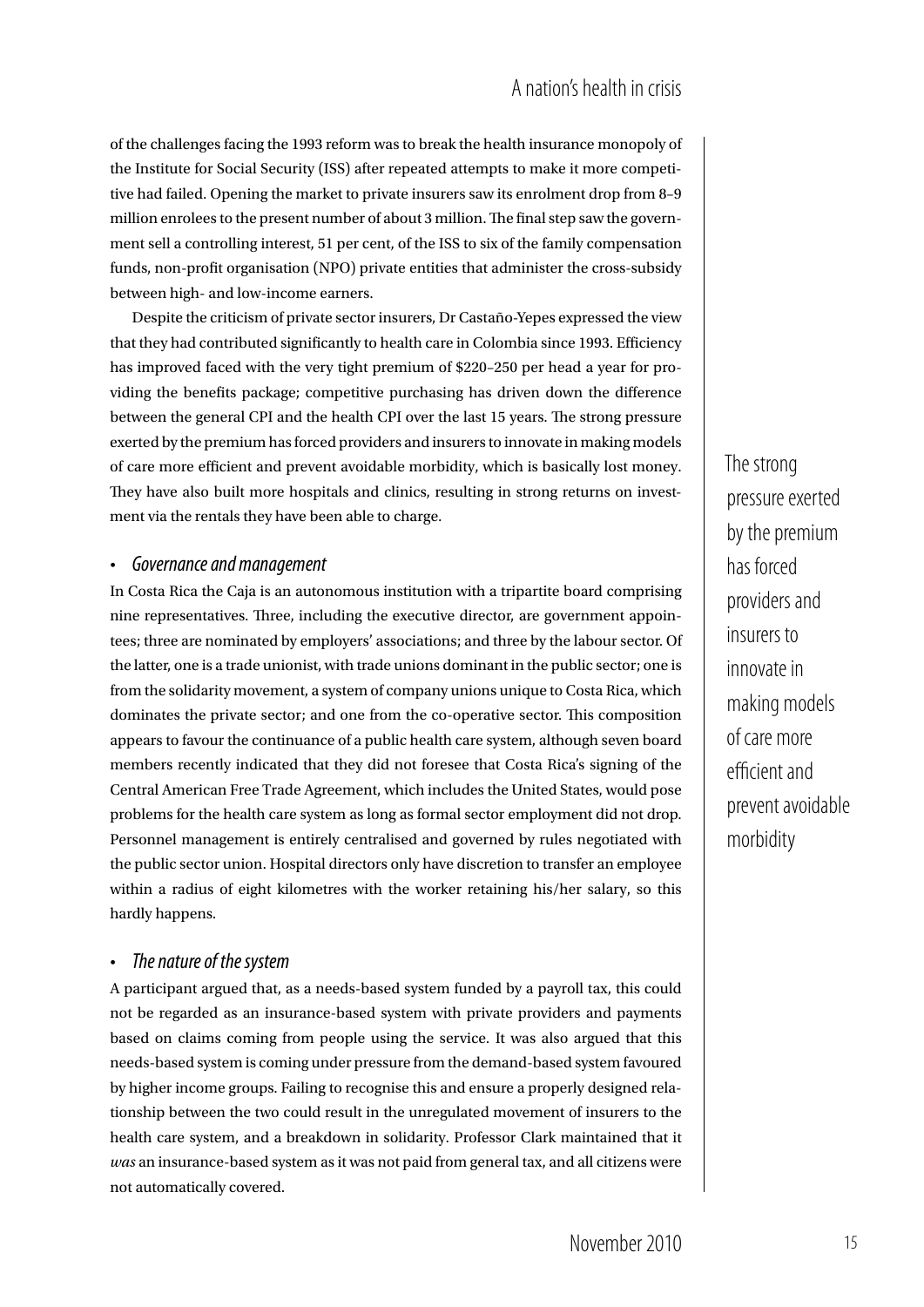#### • *Coverage*

An estimated 10 per cent of people are not covered in both the Costa Rican and Colombian systems. In Costa Rica some of those are high-income, self-employed professionals and executives of multinationals with foreign health insurance policies, but most of those not covered are poor informal sector and agricultural workers. There is a means test to establish whether people are indigent. However, extending coverage to the very poor has been problematic. Hospitals will not deny them care in case of emergencies or serious health problems. A further concern is that entry into the free trade agreement may undermine Costa Rica's high rate of employment in the formal sector relative to other Latin American countries, with negative effects for health care. In Colombia the situation is different with only 35–40 per cent of the workforce in formal employment and most people employed in the informal sector, but still eligible for the insurance-based system if they are not indigent.

Both the Costa Rican and Colombian systems are doctor-based. This is not a problem as both countries have an oversupply of doctors, although there are shortages of specialists in some areas. Having a doctor-based system does increase costs. In the past, Costa Rica has run effective health campaigns using nurses, such as the anti-infant mortality campaign in the 1970s.

Doctors in Costa Rica have been successful in protecting themselves against competition from doctors trained elsewhere by requiring them to write a board test and by getting Caja to agree not to give residencies to foreign doctors. The oversupply of doctors is helping to drive the move towards more private health insurance.

A participant asked who was responsible for public health programmes, including immunisations and health education. In Colombia it has been a big challenge to co-ordinate activities between the health insurance funds, which are responsible for individual curative and preventative services such as ante-natal care, immunisations, screenings, pap smears and so on; and population-based interventions, which the local authorities are responsible for. A regulatory decree requires the insurers to participate in public health plans at the local and community level, but this has only been effective in large urban centres as it is impossible for them to have representatives from all of the more than 1 000 municipalities in the country.

## A healthy South Africa – two sectors, one goal

### Thulani Masilela

*Cluster manager, strategic planning, Department of Health*

THE SOUTH African government is interested in learning from the experience of  $\mathbf 1$  its Latin American counterparts in delivering health care along the lines of the comprehensive primary health care teams described by Prof Clark. In line with the 'two sectors, one goal, one vision' slogan, the aim is to have a single national health system

effective health campaigns using nurses, such as the anti-infant mortality campaign in the 1970s

Costa Rica has run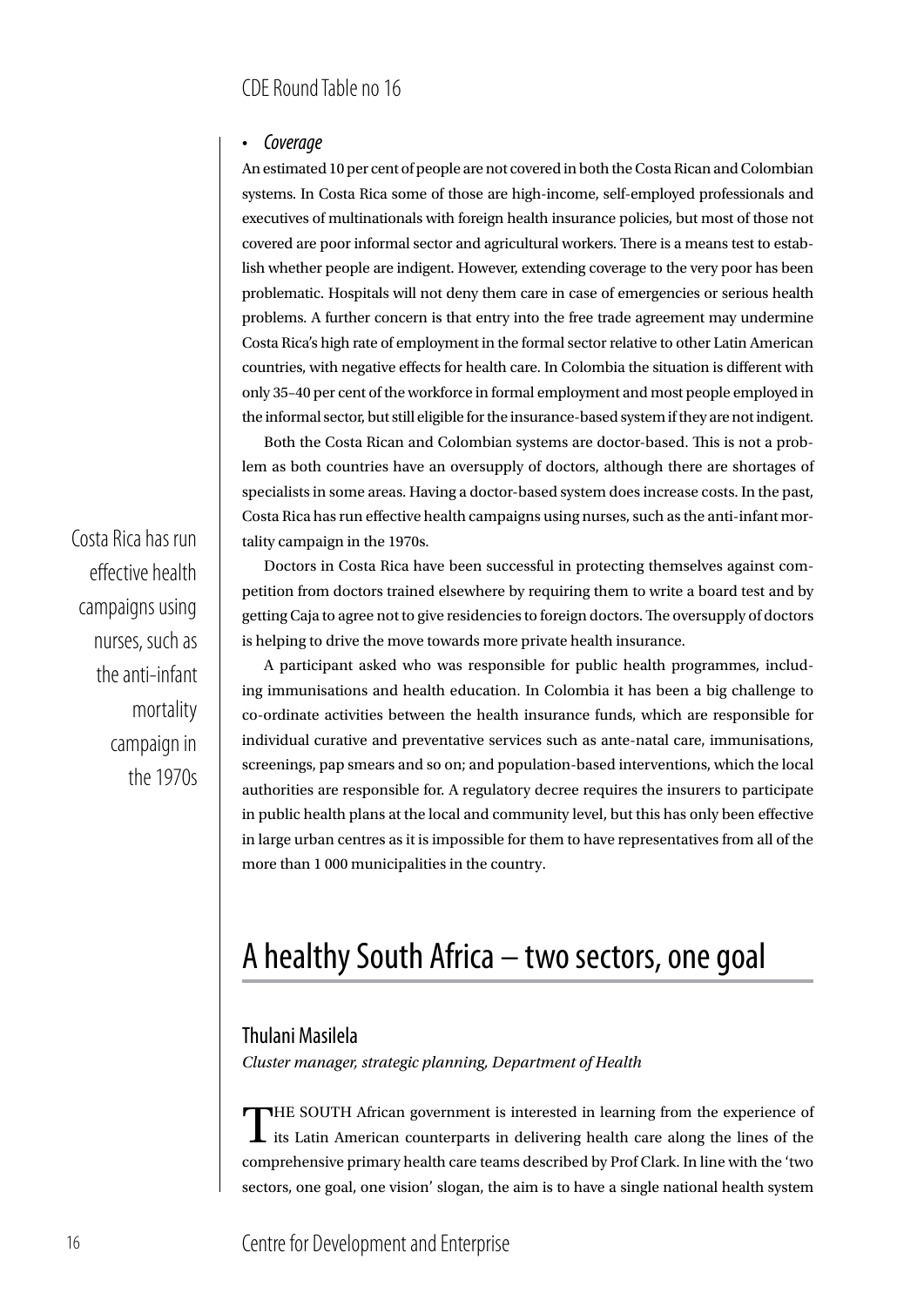incorporating the public and private sectors. There are already many examples of public–private partnerships (PPPs) for building hospitals and delivering higher levels of care, but the situation at the primary health care level is not ideal.

The new minister has identified five flagship projects for PPPs involving refurbishing and improving services in five tertiary hospitals. The private sector has also been extensively consulted on the TB strategic plan and the HIV and AIDS strategic plan. In addition, the private sector is represented on the South African National AIDS Council through the South African Chamber of Business. The government is keen to develop a national health insurance system, and has appointed a ministerial team with 27 members for this purpose.

While there needs to be one goal, it is important to recognise that the two sectors have different roles and identities. The private sector is profit-driven, while government's role is to regulate and lead transformation in the health sector. However, we will find a way to work together despite these differences as we move forward towards achieving similar

## **National Department of Health Strategic Plan**

There has been no shortage of high-level plans for health in South Africa. In 2008 the Development Bank of Southern Africa (DBSA) convened several meetings with many of the primary stakeholders in health care. From these consultations, a 10-point plan was developed that laid out a 'roadmap' to improved health outcomes. That plan did not refer to an NHI or to major funding reform, but emphasised management, accountability, information, benchmarking, and human resources. More recently, and in line with the Medium Term Strategic Framework, the National Department of Health has adopted a Ten Point Strategic Plan. The points are as follows:

- 1. Provision of strategic leadership and the creation of a social compact for better health outcomes.
- 2. Implementation of National Health Insurance (NHI).
- 3. Improving the quality of health services.
- 4. Overhauling the health care system and improving its management.
- 5. Improving human resources management, planning and development.
- 6. Revitalising infrastructure.
- 7. Accelerated implementation of HIV & AIDS and sexually transmitted infections control, and an increased focus on TB and other communicable diseases.
- 8. Mass mobilisation for better health for the population.
- 9. Reviewing the drug policy.
- 10. Strengthening research and development.

As the minister of health has noted, 'Ambitious targets have been set for these priorities. It can no longer be business as usual. Planning, organisation, and health services delivery must reflect an added sense of urgency.'6

flagship projects for PPPs involving refurbishing and improving services in five tertiary hospitals

The new minister

has identified five

CDE 2010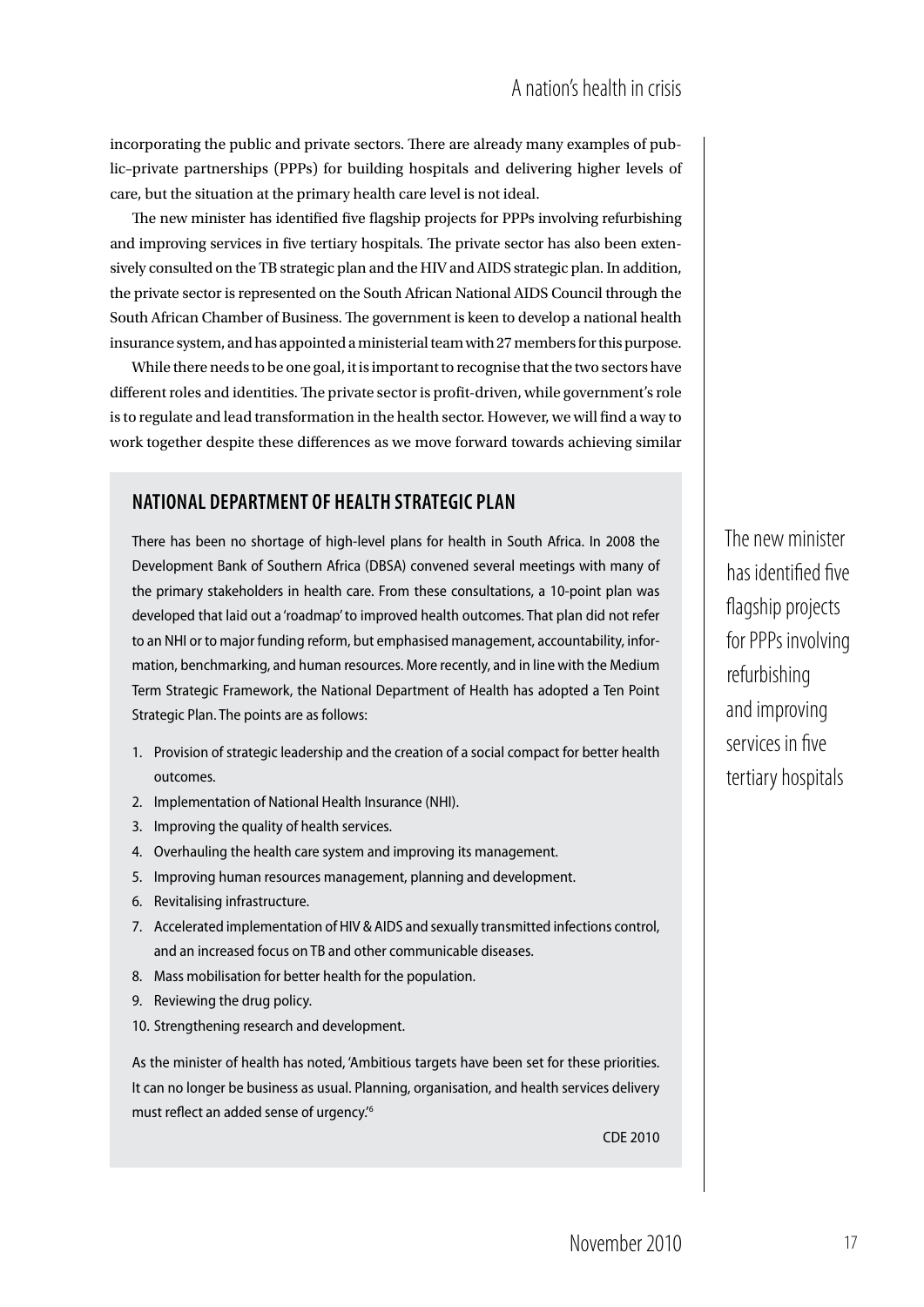outcomes to those in the Latin American countries with their low infant and maternal mortality rates and high life expectancy.

#### Alex van den Heever *Independent health economist*

Although South Africa is not spending less on health care than other countries at similar levels of development, it has significantly worse outcome statistics. Much of this relates to the HIV/AIDS and associated TB epidemics, which have been worsening, with a particular impact on the burden of disease and services from 2002.

South Africa has a public system that guarantees access to basic health care services with an ancillary insurance service funded by people who buy insurance. It is a regulated system similar to that in Colombia, but has not implemented similar risk equalisation measures, although legislation is pending. The system is distributed across the three tiers of government with strategic policy at the national level, most hospital services at the provincial level, and primary care shared between the provinces and local authorities. Primary care performs very badly, as indicated, for example, by the low TB cure rates and high maternal mortality rates. There is clearly something wrong with how the public system is working, with evaluations pointing to a weak accountability structure, ineffective performance auditing, and poor response to the public. Compared with insurance-based systems, public systems generally tend to be less responsive to their populations unless there are carefully designed mechanisms to ensure responsiveness.

The ancillary system is focused on risk pooling objectives to expand the capacity of the system while the public system is primarily focused on rationed, prioritised, supplydriven health care. The problem is that we are not spending in the right areas, and we need to look at the institutional design that is leading to this result.

#### Martin Smith

*Head of surgery, Chris Hani Baragwanath Hospital*

Central to the failure of the South African health care system is that the bureaucratic process has taken precedence over the clinical process. We need decentralisation at all levels, and an accountable delivery system led by health professionals. Integrated management systems must be reintroduced in hospitals in place of the silo systems. We need to improve human resource management at operational rather than higher levels, and improve discipline. Labour has to become an agent for change rather than a disruptive force, as is often the case at present. We need an integrated national health authority linked to a geographically based system that is not based on the current three-tier political structure.

There is clearly something wrong with how the public system is working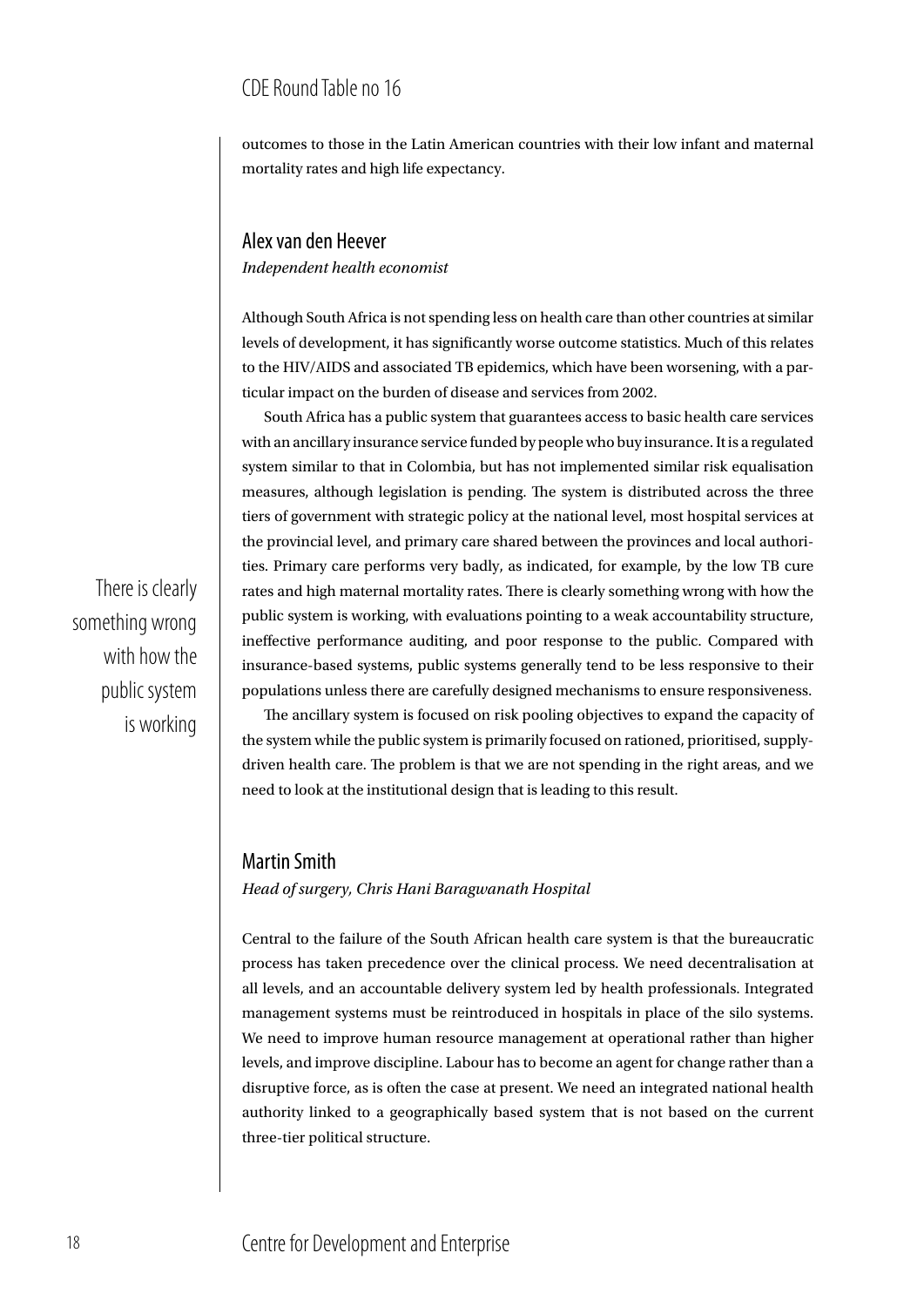## A nation's health in crisis

The role of the private sector within an integrated delivery system is a challenge. Standards need to apply across the board, and the quality of care should not differ between sectors. The private sector has a role to play in skills transfer to implement these changes.

We need to improve our systems before the current focus on quality care can bring results. Rather than focusing on things such as reducing queue lengths, we need to focus on patient care to improve health outcomes.

Our failure in health care reflects our failure to develop a developmental state, with a bureaucracy that is relatively independent of political changes, so that change can be introduced in a consistent and sustainable way.

#### Laetitia Rispel

#### *Wits University*

I want to raise five issues. The first is context; both the Costa Rican and Colombian systems are based on an existing political system with laws that determine certain issues, and a network of health care facilities that determine the relative importance of the public and private systems. Moreover, the employment rate in these Latin American countries is far higher than in South Africa.

The second is that financing the reforms should not be isolated from the reforms themselves. A big mistake we are making in the current debate on national health insurance is not looking at human resources for health – the whole issue of delivery systems, how it will happen, how it will be structured, decentralisation, and so on.

The third lesson from this morning was the gap between policy on the one hand, and policy objectives and implementation on the other. We had the example of the intention that Costa Rica started off with on decentralisation, on incentives for people to deliver, and what happened.

The fourth important issue is what I would call broadly a public health approach. In both Costa Rica and Colombia this seems to have fallen by the wayside. In the case of Costa Rica the Ministry of Health has retained responsibility for public health programmes, but in Colombia this is clearly a problem. In South Africa, given our disease burden, we need to have a strong public health approach.

The final point, the most vital for me, is that you can't have a good decentralised system and impact on the behaviour of providers and suppliers without a good information system. This is an underdeveloped area, and one where I think we can learn a lot from the private sector about developing information systems for measuring performance. A second area where we can learn is management reforms. We have not heard much about this, but it is a crucial weakness in the public sector.

You can't have a good decentralised system and impact on the behaviour of providers and suppliers without a good information system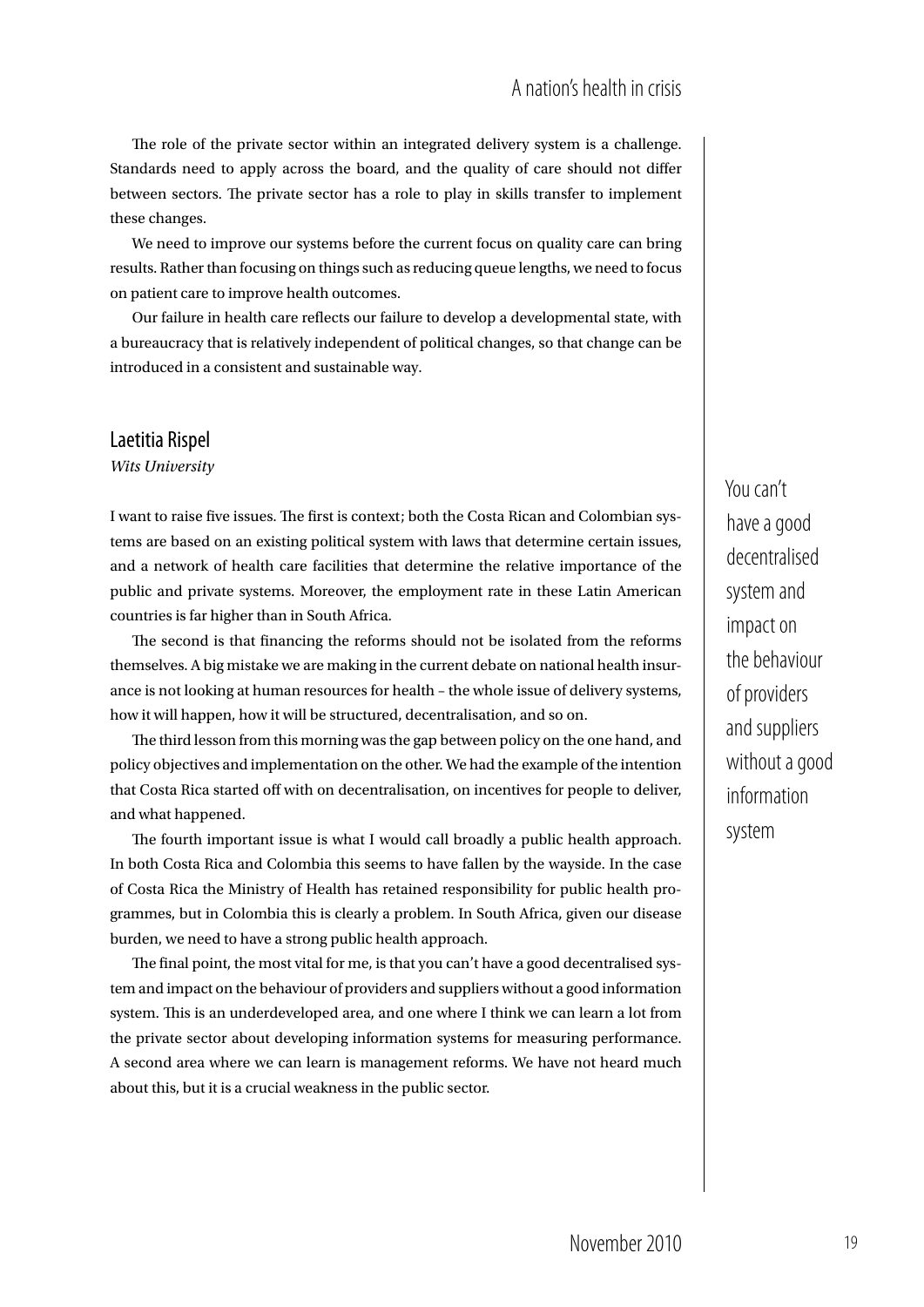### **Discussion**

The discussion focused on three issues: the roles of government and the private sector, the quality of health care, and the need for evidence-based reform. Major points raised included:

#### The roles of government and the private sector

Participants pointed out that PPPs should not be limited to areas such as high-end services, training, and information management systems; instead, experience in Costa Rica and South Africa showed that the private sector could also deliver primary health care services effectively. Participants agreed that government's role included policy development and regulation, but argued strongly that this needed to be separated from delivery. One participant noted that, in this case, the government was both 'the player and the referee'.

There was, however, consensus in government circles that it was not the right time to split the purchaser and provider roles. The health care system still retained many of the inequalities in the distribution of services of the pre-1994 system. Re-planning needed to address the wrongs of the past, and the new system had to mature before the most viable alternative models of service delivery could be explored. Government was looking at whether national, provincial and local health authorities were needed. The new minister of health had a very open-minded approach, and was engaging with the private sector.

#### • *Quality*

The major problem was not with access to primary health care services but with the quality of those services, and the key question was whether the private sector could provide better services. Experience with using doctors from the private sector in community health clinics and district hospitals had yielded mixed results.

In terms of training the country was only producing about half the required 2 400 trained doctors a year. Existing medical schools had indicated to government that they had limited capacity for expansion. The government had asked the Health Professions Council and Nursing Council to look into the training provided by private institutions, and they had raised a number of concerns. A participant pointed out that an active strategy was needed to retain trained doctors who were leaving the country in large numbers. Present requirements for newly qualified doctors to perform community service were not effective, and were seen as punitive. The minister of health also needed to take a clear position on importing doctors and nurses from other countries.

#### • *Reform*

On the issue of whether the entire health care system should be overhauled, or a gradual approach adopted, a participant expressed the view that work needed to start with the delivery system and build on what was there, rather than developing a new national health insurance scheme and new legislation. This should address infrastructural issues such as human resources, management systems, and information technology. Once the

The minister of health also needed to take a clear position on importing doctors and nurses from other countries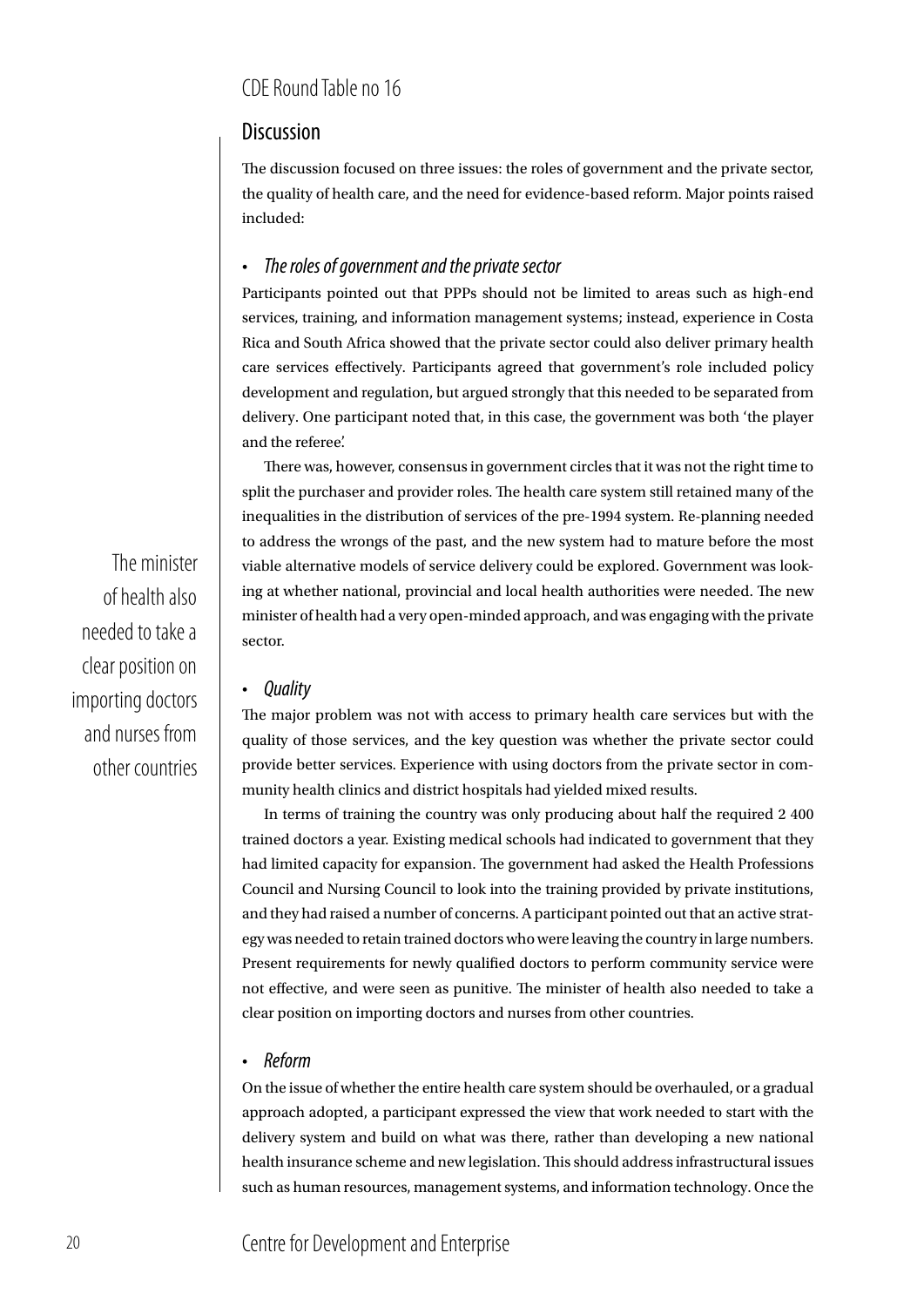delivery system was working, it would be possible to establish the costs of various services, and set up a funding mechanism.

Participants emphasised the importance of basing the NHI reform process on a systematic approach to the evidence. Case studies may be illustrative, but they are not an adequate basis for evidence-based medicine, and while it is expensive to gather and collate evidence this should be a priority for the ministry. Participants agreed that this was an important issue, given the problems with the health information system, and stated that it was a priority for the new ministry that research findings should inform policy. The department was conferring with academic institutions and was in contact with the disease control priorities project at the University of the Witwatersrand, which was looking at the evidence to set priorities.

## Expanding the role of the private sector

#### William Dachs

*Head: PPP unit, National Treasury*

The PPP unit advises government entities which want to enter into public–private partnerships on how to secure better value-for-money outcomes, and assists the Treasury with regulating PPPs. PPPs in the health sector date back 10 years, with seven level two clinics and three hospitals under PPP arrangements. PPPs are also involved in the local supply of vaccines as well as the pharmaceutical supply chain. Besides this, the military health service is in the process of contracting out its district health services. This is the only PPP involving clinical services. Limpopo is looking at a PPP for developing nursing training colleges. There is no national health strategy for PPPs, and those in the health sector are driven mainly by the particular needs of provinces. The national Department of Health appears to be providing much stronger leadership on PPPs, and is engaging the development finance institutions, the Industrial Development Corporation (IDC), and the Development Bank of Southern Africa (DBSA) to assist with designing and implementing them. Over the next five years the strategic plan envisages procuring five tertiary hospitals under a PPP arrangement. The aim is to extract a range of efficiencies in expenditure on infrastructure from a PPP model.

Some of the discussion has focused on how inefficient the public sector is at doing some quite basic things, but we want to avoid going to the opposite extreme where we implement expensive systems at a high cost that raise long-term affordability issues. As a person with no special knowledge of the NHI, what I would like to see it doing is giving people a choice of which facility to go to, and providing public facilities that offer quality services and the opportunity to generate the revenue needed to sustain that service.

Participants emphasised the importance of basing the NHI reform process on a systematic approach to the evidence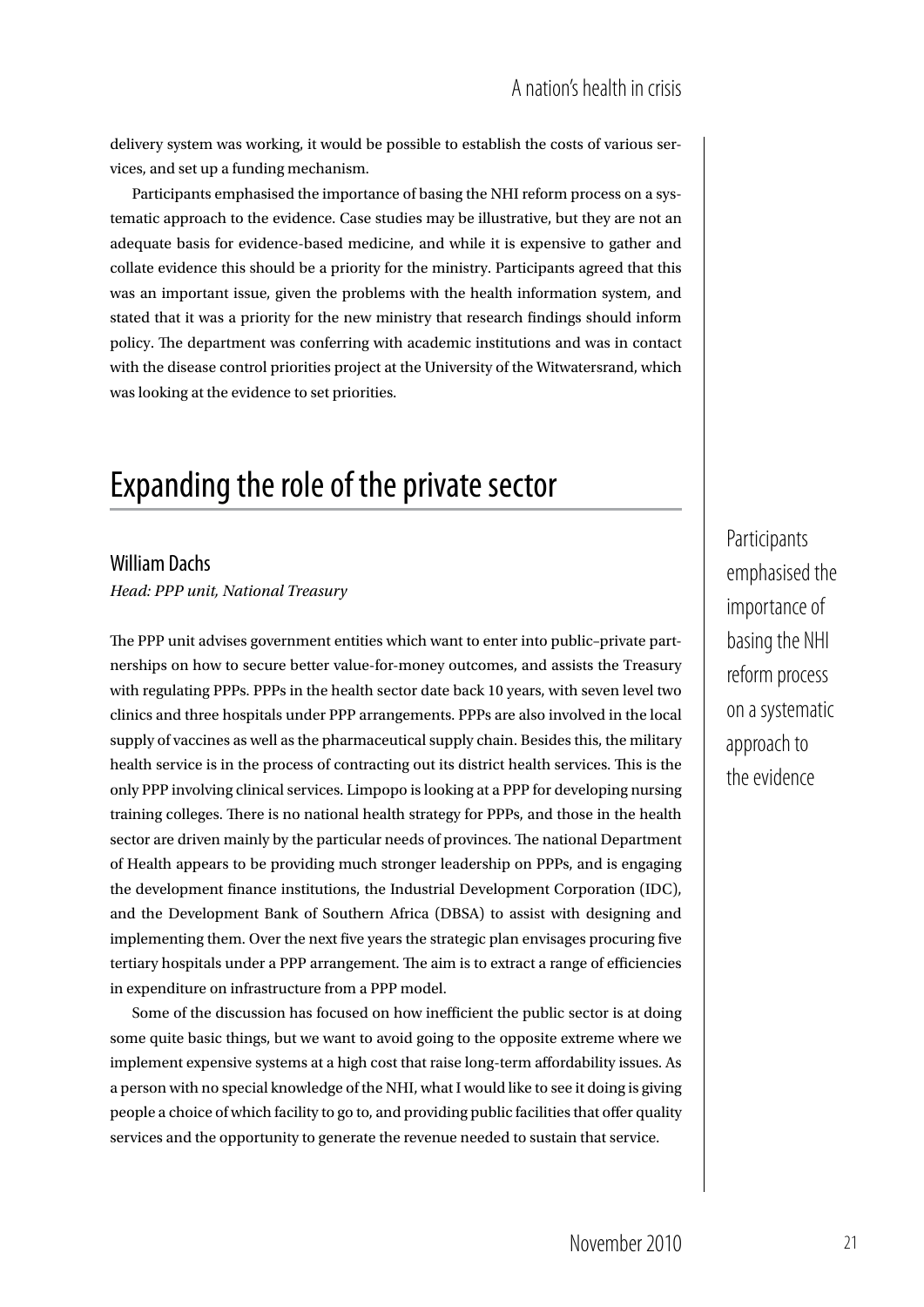PPP programmes will appear on government's balance sheet, and the Treasury will exercise strong fiscal risk management. On defining roles between the public and private sectors, one issue is that the private sector is very diverse with many other players besides doctors and hospitals. Moreover, there still seems to be a strong adversarial relationship between the public and private sectors, and perhaps they need to resolve their differences.

## Jack Koolen *Consultant, J&J Group*

The NHI process is fascinating, but I question the benefits of merging an insurancebased and public health system. Even if health care was working well, and it isn't, I doubt whether this would address the situation. As I understand it, what is killing our people is a series of well-understood chronic conditions. We have spoken about HIV / AIDS and TB, and I would add malnutrition, as well as diabetes, cardio-vascular disease, and cancer. In respect of HIV alone, one of every six South African adults will need treatment for about 40 years to keep them alive. Our current system could not do this even if it was working well. We would need a system that could deal with the wide range of drugs required for treating the disease; that could perform regular diagnoses and blood sampling, and provide very consistent case management for millions of cases. Even if the system worked, it could not do this. We want to do that with a system that has a 50 per cent success rate in respect of a six-month TB treatment.

If you started from scratch, I suspect you would design a system that does remote blood sampling, a lot of tele-medicine for diagnosis and clinical responses, with very efficient local distribution and logistics, and a lot of local counselling. Clinical care would be quite removed from individual patients because we do not have the people to deliver in the current design. This means we need a rethink, which seems like a perfect starting point for a PPP that does not just take the existing financing option but builds something new and more relevant to our particular disease burden.

#### Hein van Eck

*General manager: health policy, Medi-Clinic*

The biggest problem is the lack of trust between the public and private sector, so the first thing needed is a good debate along the lines of this Round Table. Both sides have to acknowledge that they don't have all the answers or expertise. The public sector has great expertise at rationing care, and stretching every rand to the maximum. The private sector is very efficient once someone is in our hospitals, but is not good at rationing care. That is not really its function. I am going to look at PPPs from the hospital perspective.

In the current dispensation PPPs are mainly about infrastructure development, and here there might be some misconception about the capacity of the private sector. If

The NHI process is fascinating, but I question the benefits of merging an insurance-based and public health system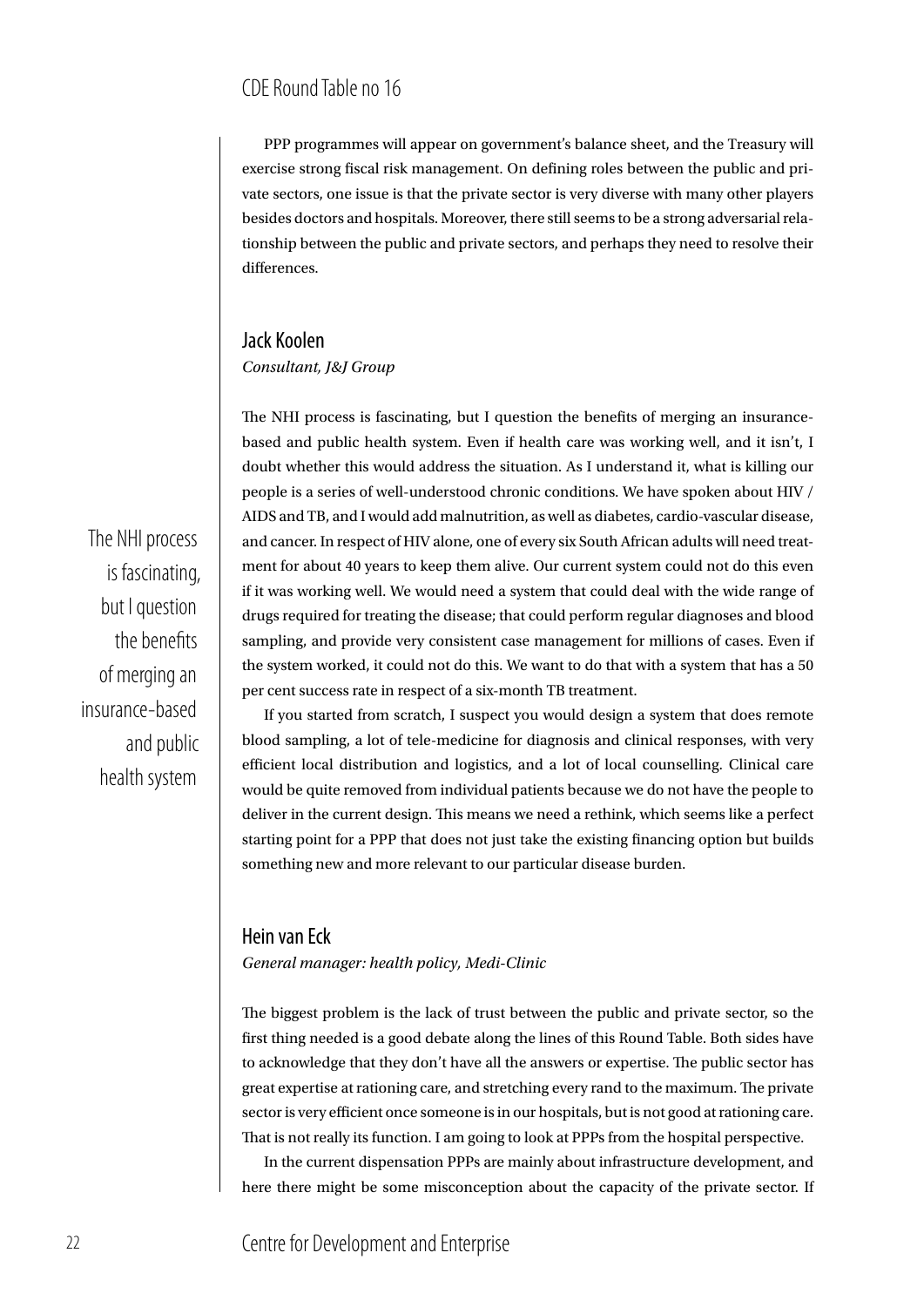## **The long road to a public–private partnership**

According to the National Treasury PPP unit, a PPP in South Africa has to go through the following stages:

**Inception:** Inception involves registering the project with the Treasury, appointing a project officer, attracting a transaction advisor, receiving and evaluating transaction advisor bids, and finalising and signing the contract with the transaction advisor.

**Feasibility study**: Government appoints private sector advisors to do a feasibility study on the most appropriate mechanism (conventional procurement or partnership) for the project.

**Procurement**: If the feasibility study shows that a PPP is viable bids for the infrastructure and/or service provision project are invited.

**Implementation**: The project is implemented once a suitable bidder has been chosen and a PPP agreement signed.

#### **Documentation to guide and support the PPP process**

- The enabling and regulatory legislation for national, provincial and municipal PPPs includes: the PFMA, Treasury Regulation 16, the MFMA, the MSA, the Municipal PPP Regulations, the Municipal Supply Chain Management (SCM) Regulations, and the Code of Good Practice for BEE in PPPs.
- National Treasury's *Standardised PPP Provisions* provide comprehensive, standardised guidance for PPP contracts in South Africa.
- National Treasury's *PPP Manual* leads national and provincial PPP practitioners through the project cycle. National Treasury's *Municipal Services and PPP Guidelines* provides similar detailed instruction for municipal PPP practitioners.
- The *PPP Manual* and the *Municipal Services and PPP Guidelines* summarise the project cycle: the different phases of the projects, during the preparation period and the project term, from inception to exit.

*Source: National Treasury PPP Unit, Public–Private Partnership Manual; Introducing Public Private Partnerships in South Africa (2007).*

CDE 2010

we got involved in a project like Chris Hani Baragwanath, it would probably exhaust our technical capacity, leaving nothing for our own requirements. But we can transfer knowledge and learning from our side. For example, the quoted public sector costs for developing the infrastructure and providing a hospital bed are R3,8 million, whereas the private sector does it for R2 million a bed. Clearly there are some efficiencies and learning we could transfer.

Our core competency is private hospital management. We manage clinical services, centralised procurement services, and the supply chain very well. Our stock levels are kept low, but there is never a shortage of drugs, and therefore our stock write-offs are The biggest problem is the lack of trust between the public and private sector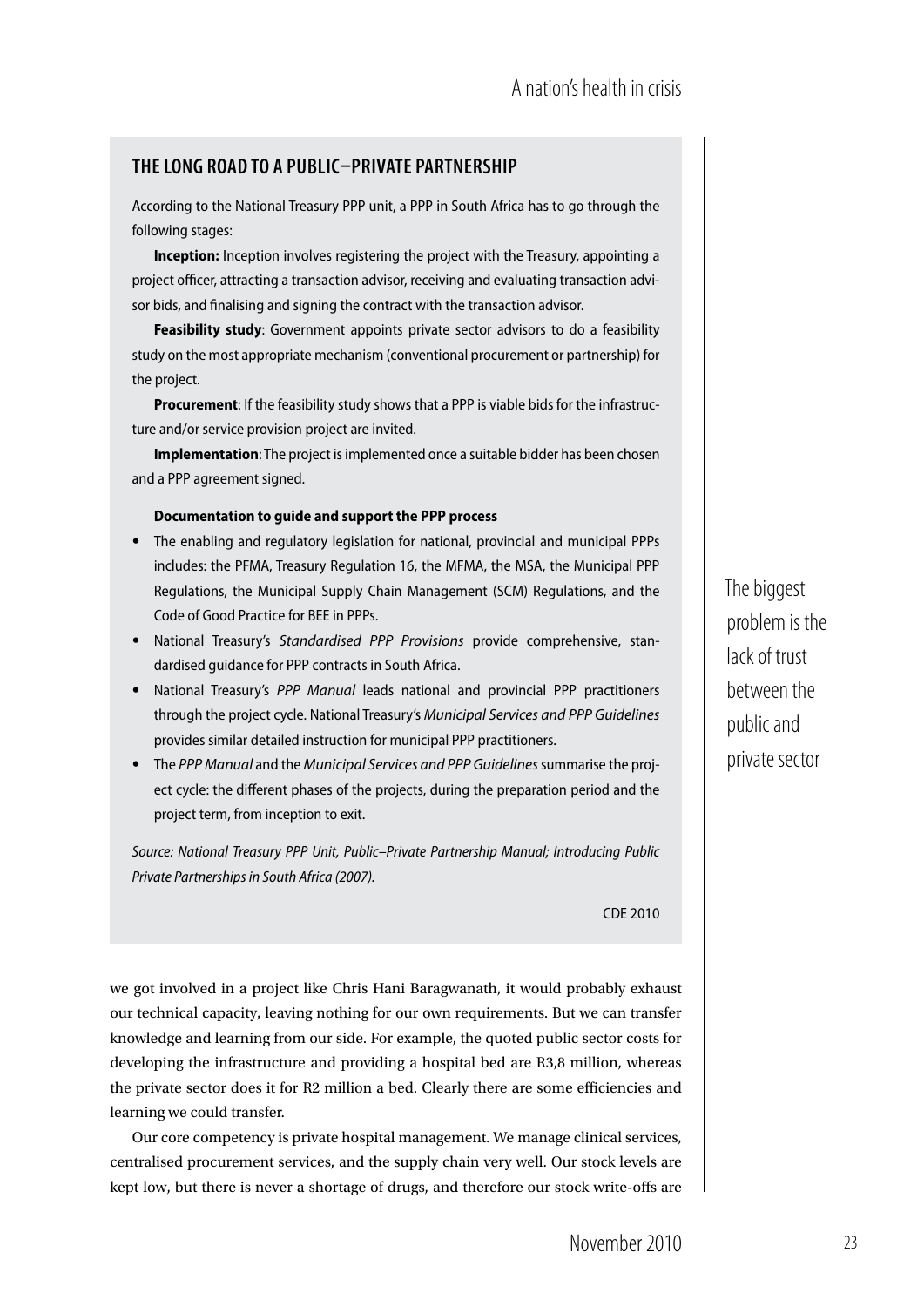very low. We have financial discipline, monitor occupancy daily, and know how many nurses we need for the next shift. We provide excellent training for nurses, and we can definitely help government with this. Another core competency is data systems, and capturing data in real time and using it effectively to manage a facility.

Although we have expertise in building and refurbishing hospitals, we don't see this as our core competency. We also outsource services like laundry and catering, and are therefore not well placed to provide them in PPP agreements.

Finally, selective contracting should be done in a controlled environment. I would not advocate giving people complete freedom of choice to use the private sector, since this would lead to inefficient spending of limited funds. Rather, you should selectively contract out those services with the greatest waiting times and biggest bottlenecks to the private sector, and negotiate a very good price for those procedures, thereby getting the best social return for money spent.

## Fazel Randera

#### *Former health advisor, Chamber of Mines*

The legislation for PPPs is in place, but in practice very little has happened, and this is due both to the private sector not coming to the party and the public sector having an ideological position that stops it from giving major contracts to the private sector. Taking the mining sector, where I have worked, as an example, it is involved in providing NPO health care services in many parts of the country. Historically these were only for workers, but despite some movement to include dependents and surrounding communities this is not happening, and neither the Department of Health nor the industry itself have made a move to make more of it. The one area where PPP has been successful is HIV and AIDS. The United States President's Emergency Fund for AIDS Relief (PEPFAR) has donated about \$850 million to South Africa. Most of that has gone to non-public sector entities, but the work that has been done has included the public sector. Whether it has been building new clinics, staffing them, or providing laboratory services, it has worked very well. We need to look at why it has been so successful when people say there is no basis for a relationship between the public and private sectors; at how PEPFAR and the Global Fund have worked with the groups that they have distributed billions of rands to; and why every cent that has come into the country has been accounted for. We need to write that up as a case study.

If I were the minister of health, I would support PPPs, but only as a means to an end. The end is to honour the commitment to provide a national health system that the government made to those who elected it in 1994. On this issue the private sector should not wait for the minister to ask what we can do; we should be knocking on the door all the time. What I have learnt from our two colleagues today is that we don't have to adopt a particular model. Whether it is a tax-based system or an insurance-based system, we need a national health system, and the private sector has a massive role to play in providing it.

Selectively contract out those services with the greatest waiting times and biggest bottlenecks to the private sector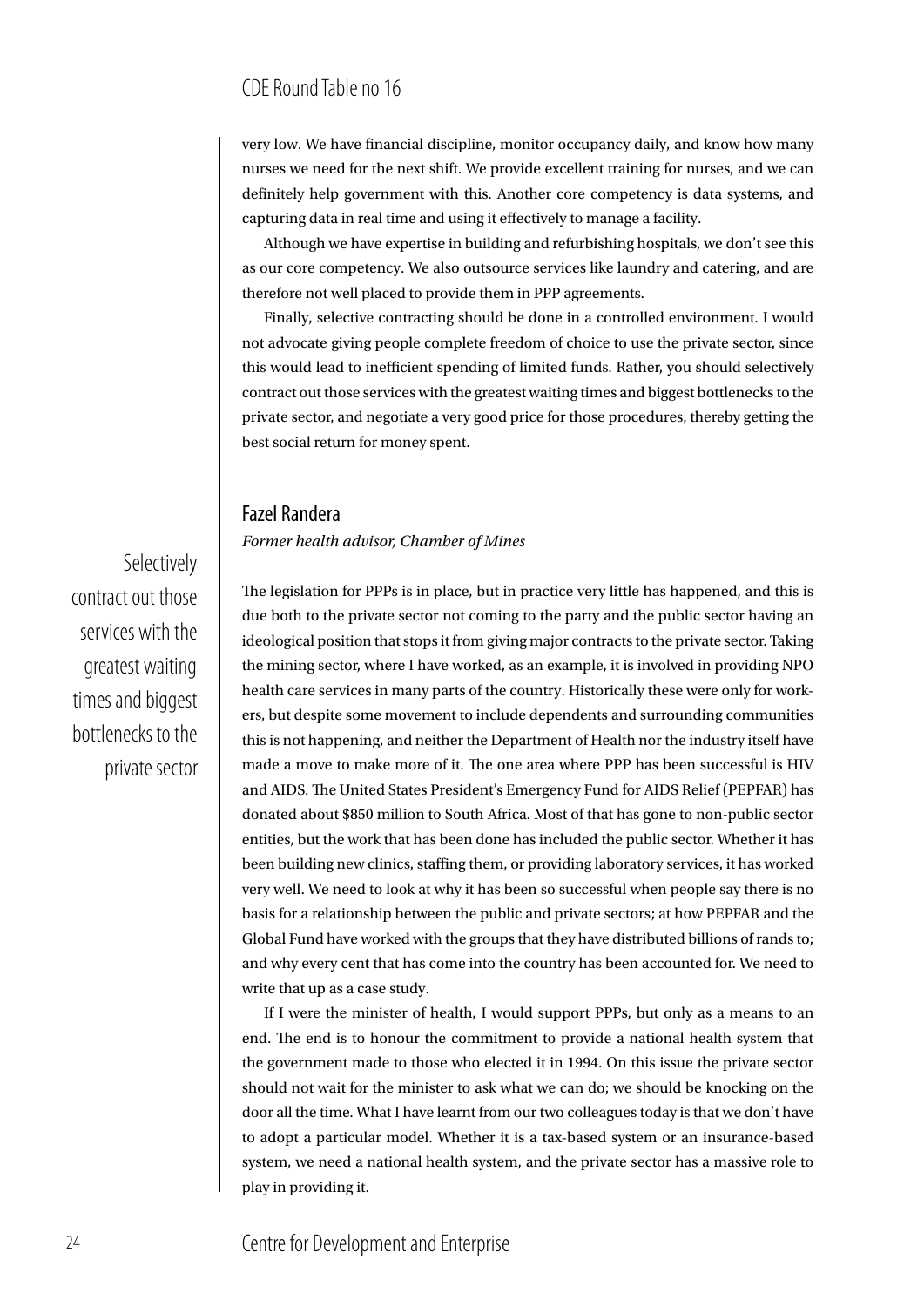### A nation's health in crisis

#### Dr Ntuthuko Bhengu *Executive head of provider networks, Qualsa*

Revenue collection, the pooling of funds, and purchasing and providing health care services all have a significant impact on access, and correct execution will determine our ability to expand access. We spend about 8,5 per cent of GDP on health care, and our outcomes show that we are clearly doing something wrong in terms of allocation. The cost of providing a bare bones package of benefits will amount to about R100 billion, increasing to around R400 billion for a more comprehensive one. Access also needs to be improved, with vast areas of the country either without access or only having access to poor quality services. We have heard about the management challenges in the public sector. There are opportunities for the private sector to participate in all these areas, perhaps focusing on administration and purchasing and leaving revenue collection and the pooling of funds to government. On the financing side, a model that combines state funding with space for private sector players to provide additional products can expand financing.

Besides looking at the breadth and depth of coverage, I would like to see more discussion on the availability of health care professionals and the conditions of employment in order to stem the loss. Lastly, I would like to see our involvement in transforming the health care sector starting now, and not waiting to see what the NHI brings.

#### Okore Okorafor

#### *Health economist, Medi-Clinic, Southern Africa*

I am going to introduce a framework for expanding access to private care. Cost is the major barrier to access to private sector health care, given the income distribution and income levels in South Africa. There are basically three ways to expand access, especially to hospitals. The first is to increase income levels, which is obviously a long-term project. The second is to reduce the cost of private care. And the third is to have someone else pay for those who can't afford it.

It is important to understand that private and public hospitals operate in different markets, with private hospitals needing to generate a return on investment, pay VAT, and pay different prices for drugs, so their costs are different. Given this, it is relatively straightforward to list interventions for reducing the cost of production in the private health care sector. For instance, is it possible to make the medical industry VAT-exempt? Is it possible for private hospitals to get drugs at state tender prices? Then of course there is always room to improve efficiency, even in the private sector. Turning to medical schemes, membership tends to have a high concentration of young families with children and older people who are chronically ill. If you could encourage other people who are working to take out medical insurance, or have mandatory cover, this would reduce the average cost per person. We should also be discussing things like the risk equalisation

Is it possible to make the medical industry VAT-exempt? Is it possible for private hospitals to get drugs at state tender prices?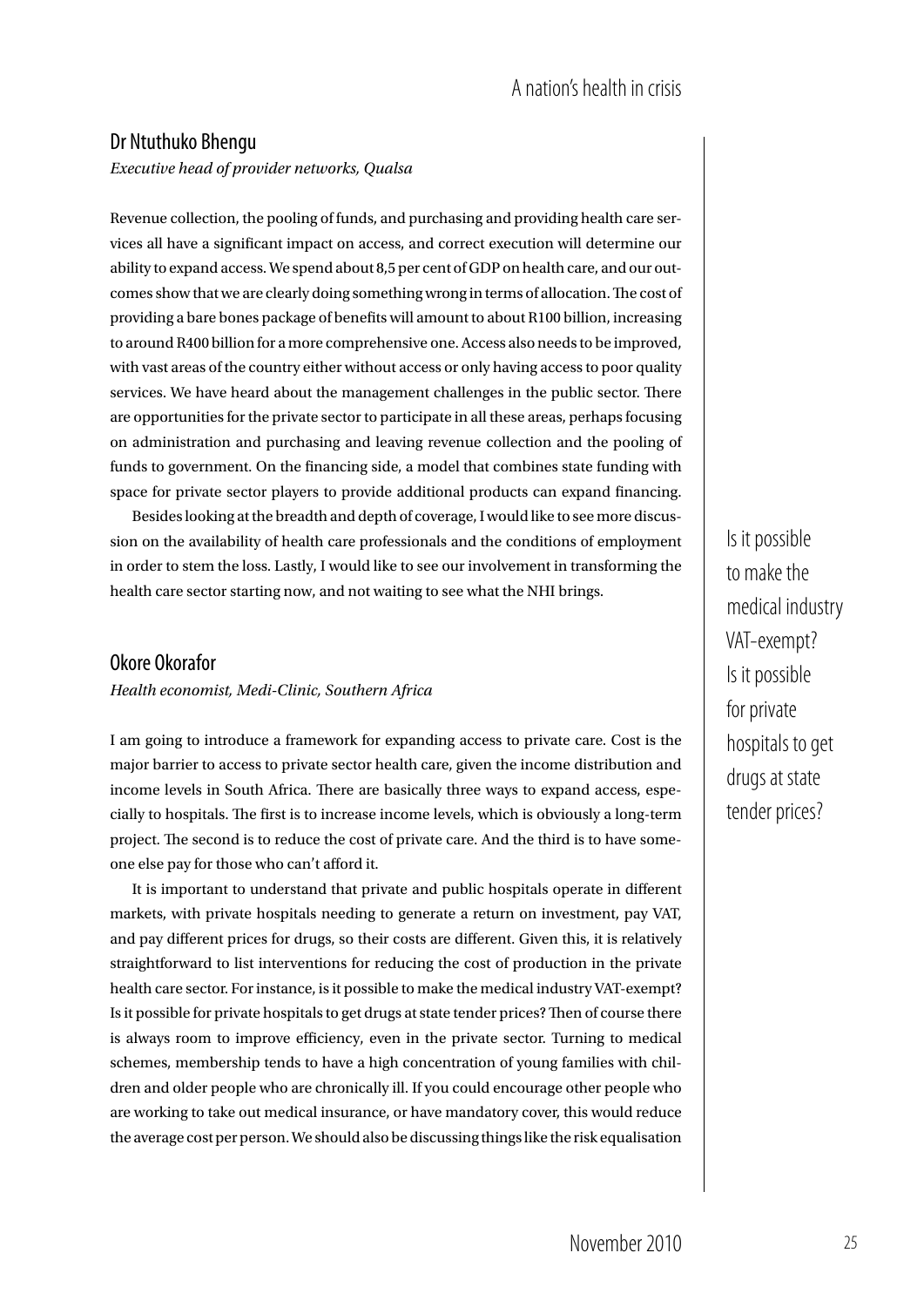## **health-related PPPs in South Africa**

The following is a list of active PPP arrangements in health in South Africa as of May 2010, according to the National Treasury. Most do not involve clinical services or hospital management – arguably the areas where the private sector has the most to offer. In fact, most concern functions that are often contracted out by the private health sector itself. This suggests that the specific expertise of the main players in the private health sector is not being significantly exploited.

- Revitalisation of the pharmaceutical supply chain Eastern Cape Department of Health
- Reconstruction, revitalisation and upgrading of Chris Hani Baragwanath Hospital Gauteng Department of Health
- Upgrade of Phalaborwa hospital Phalaborwa hospital
- Tygerberg Hospital Redevelopment Western Cape Department of Health
- Pharmaceutical supply chain upgrading Free State Department of Health
- Hospital revitalization Limpopo Department of Health & Social Development
- Pharmaceutical depot Limpopo Department of Health & Social Development
- Academic hospital Limpopo Department of Health & Social Development
- Upgrading George Mkhari hospital Gauteng Department of Health
- Nursing college Limpopo Department of Health & Social Development
- New Mangaung Hospital Free State Provincial Government

*Source: National Treasury, PPP Quarterly Online, May 2010, http://www.ppp.gov.za/Documents/QuarterlyPubs/May\_2010.pdf*

CDE 2010

fund in Colombia. Finally, the private sector does have some additional capacity to provide services to the public sector. This will depend on the price and nature of the contract.

### Dr Jane Goudge

*Director, Centre for Health Policy, University of the Witwatersrand*

I hear two debates going on here: one about PPPs and whether we should be engaging them, and the other about fixing the public sector. It is clear that the two sectors are different, and that transferring things from one to the other may not work. But I think the reason we are not fixing it is that it is a long and difficult task. I disagree that it is simply an issue of institutional design. Missing are human resources, people skills, management, and accountability based on interpersonal relationships where we hold each other accountable. Looking at where to start re-engineering business systems is only

The private sector does have some additional capacity to provide services to the public sector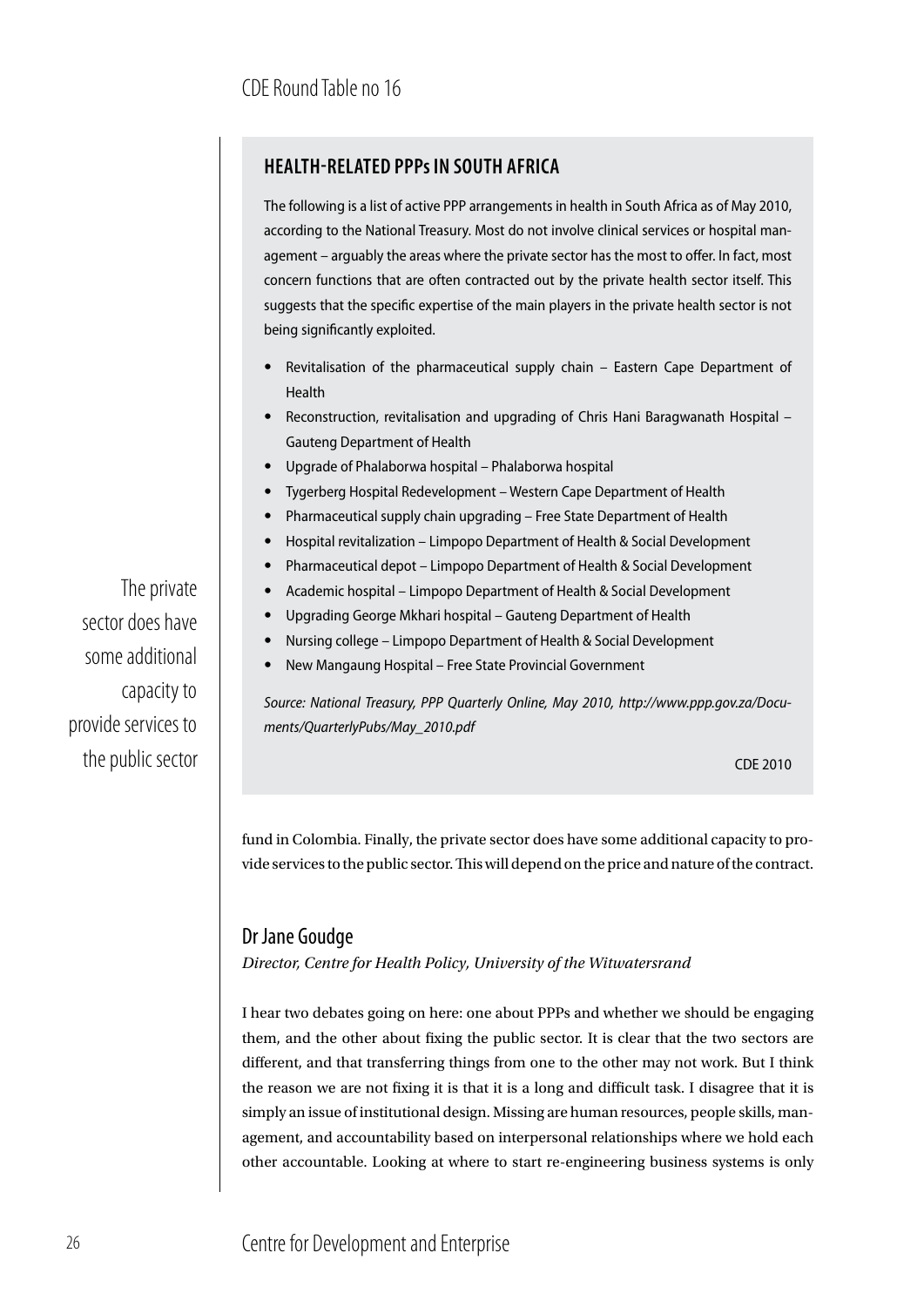half the problem; the other half is getting buy-in from the people involved [in providing health care] through a participatory process.

I want to draw on two examples from Africa that point to the need to strengthen the health system at the district level, an area we have not covered. The example from Tanzania is the five-year TEHIP project in which the International Development Research Centre (IDRC) provided a dollar per head of funding at district level with no strings attached. That brought greater ownership and participation in the planning process at the district level. The project also provided simple district health profiles, did a lot of management training, and improved communication and team work. The result was an early adoption of integrated management of childhood illnesses (IMCI), including treated bed nets, and a 40 per cent reduction in infant mortality over five years.

The other example from Kenya did not have the same astounding results, but it is about direct facility financing. How much of the money filters down through the bureaucratic system to the district level? Schools get some money directly to fix things. Why can't we do that in the health sector, so that they can deal with their problems? I think that would go a long way towards bringing people on board as opposed to top-down attempts to fix things.

### **Discussion**

Participants discussed the differences between the private and public sector models and the implications for interactions, the roles of for-profit and NPO entities in the private sector, the nature and limits of existing PPPs, and the regulatory environment.

#### • *Models*

The public and private sectors have different models and different objectives. The private sector is geared to making profits, and works in terms of a low-volume, high-care, fee-for-service model. Public health is the guarantor of last resort and cannot turn anyone away, whether they are funded or not. It operates in a high-volume, high-pathology environment, and its complexity should not be underestimated. The challenge is how to get all the different parties involved in health care to participate in a national health effort.

#### • *Interactions*

In order to get good results from public–private interactions, it is important to deal not only with infrastructure backlogs in the public sector but also to deal with staff shortages, both clinical and managerial, and to sort out the platforms, management systems and processes through which the public sector delivers services, to improve discipline and to get a better idea of the costs involved. Once this is done the public sector will be in a position to know what it wants to achieve out of PPPs and able to enter into welldefined contracts that it can manage effectively. It will also enable the public sector to adopt a more decentralised and innovative approach to PPPs.

The challenge is how to get all the different parties involved in health care to participate in a national health effort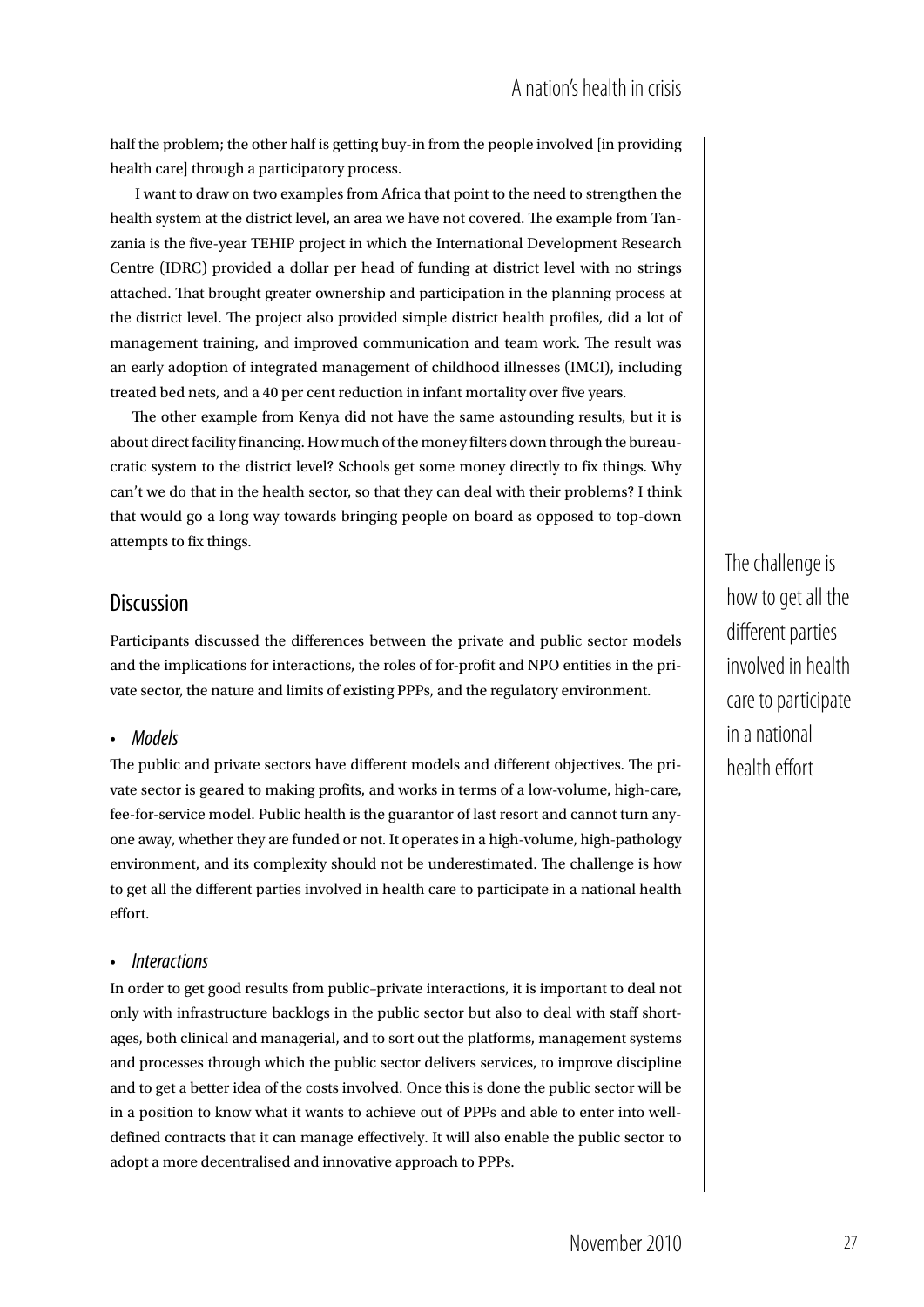#### • *Regulations*

The current regulatory framework for PPPs is geared to large infrastructure projects, and its complexity militates against provincial health departments and individual institutions engaging with it. This, along with an apparent reluctance on the part of government to contract out clinical services, limits the opportunities for the private sector to contribute to the national health system. There is considerable spare capacity and underutilisation of resources in the private sector which contributes to overservicing to pay for expensive equipment. There are huge opportunities to use equipment and spare bed capacity, but to do this the private sector will have to look at new ways of pricing its services. As an example of what is possible, in Gauteng the private sector is providing level one beds at a cheaper rate than public sector hospitals. If the private sector can provide services more efficiently than the public sector, it should be able to do so within the framework provided by the national health system.

#### • *Non-profit organisations*

There is considerable spare capacity and underutilisation of resources in the private sector which contributes to overservicing to pay for expensive equipment

It is important to recognise the contribution that the non-profit organisation (NPO) part of the private sector can make. Some of the biggest innovations have been around its role in treating HIV and AIDS. Participants noted that the sector depended on funding, and that the PEPFAR funding would not continue indefinitely. At the moment PEPFAR is moving from direct assistance to technical assistance, which might provide openings for market players. The Prevention of Mother to Child Transmission (PMTCT) model is working successfully with communities and NPOs at the district level and with government and other providers at the national level. It is important to work at the district level where there are a range of problems, but this is also where people want to get involved to improve the health of their communities. The question is why these platforms were not being developed before external funding was available, and whether government can step in and provide funding in the longer term. An example of what can be achieved is the Department of Health's expanded partnership programme, with more than 1 000 NPOs involving more than 19 000 care workers providing primary health care and home-based HIV and AIDS care across the country.

#### • *Unions*

Trade unions in South Africa are often sceptical of or opposed to partnerships. They seem to assume that efficiency increases will result in job losses, even though there are major skills shortages in the health sector. Care will be required to bring them on board.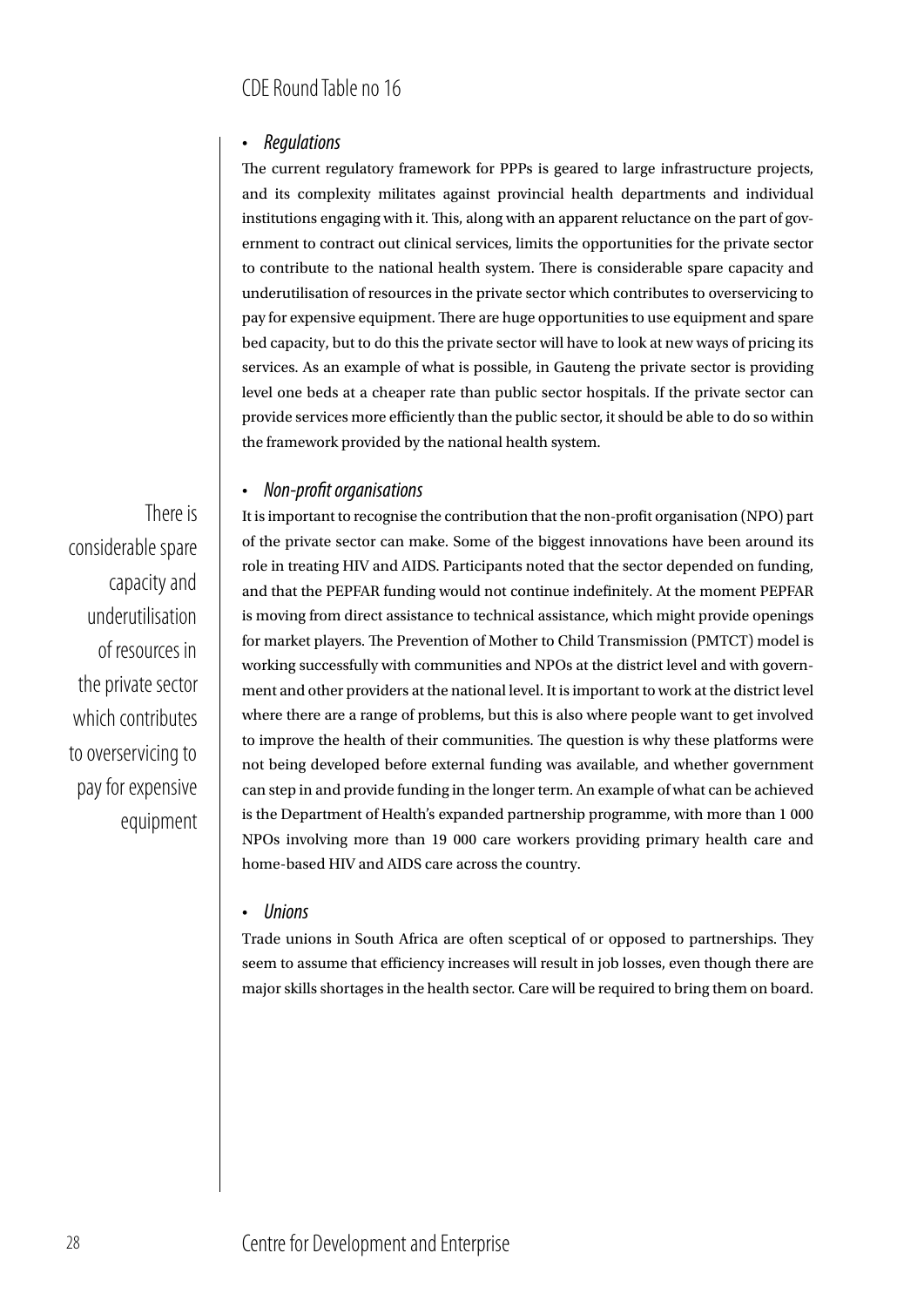## Key insights from the Round Table

 $\prod$  IS clear that the health sector is in crisis. It is less clear how the should be addressed. Key insights from the Round Table include: T IS clear that the health sector is in crisis. It is less clear how these huge challenges

## Mistrust and mutual misunderstandings between public and private sectors need to be overcome.

Almost all role players in health feel misunderstood in one way or another, and they are all partly correct. Ideological blinkers, the deteriorating state of the nation's health, resentments over relative resource levels, and mutual isolation contribute to this. There are many dedicated people working under exceptionally difficult conditions in public health services, and those services have achieved some notable successes. This should be recognised, along with the failings of the public system. The successful elements of existing public–private partnerships should also be acknowledged. Similarly, private service providers deliver care of consistently high quality (and to far more people than is usually acknowledged), and the fact that it is private, and that some parts of it operate for profit, does not detract from this. All role players need to overcome mutual incomprehension and mistrust if the country is to play to its strengths and turn a deteroriating situation around through a collaborative national approach.

### There is a lot of goodwill, but little direction.

Mutual misunderstandings notwithstanding, participants in the Round Table from different sectors displayed considerable goodwill towards one another. There is a general recognition that South Africa's health crisis demands collaboration. What is lacking is a clear and mutually agreed vision of how to work together. Much discussion focused on formal public–private partnerships (PPPs), although local experience with them so far has often been frustrating. More attention should be paid to finding ways of enabling markets for health services to work more effectively. Without more intensive discussions, and high-level political support, opportunities for co-operation could be squandered.

## Health services are expensive and difficult to distribute. It is vital to set up a system with the right incentives.

Medical services are very expensive; for this reason, some kind of cross-subsidisation or risk-sharing is essential, and there are numerous models (including private insurance, national health schemes, and national insurance) for doing so. The range and expense of possible treatments means that some kind of rationing is inevitable. The widespread lack of resources in the health sector (especially qualified personnel) creates scarcities which can distort market efficiencies, and drive up prices.

Institutional design can lead to some players being motivated by aims other than efficient service delivery. For example, insured individuals have little incentive to be responsible in seeking care. Similarly, practitioners paid by insurers have little incentive Almost all role players in health feel misunderstood in one way or another, and they are all partly correct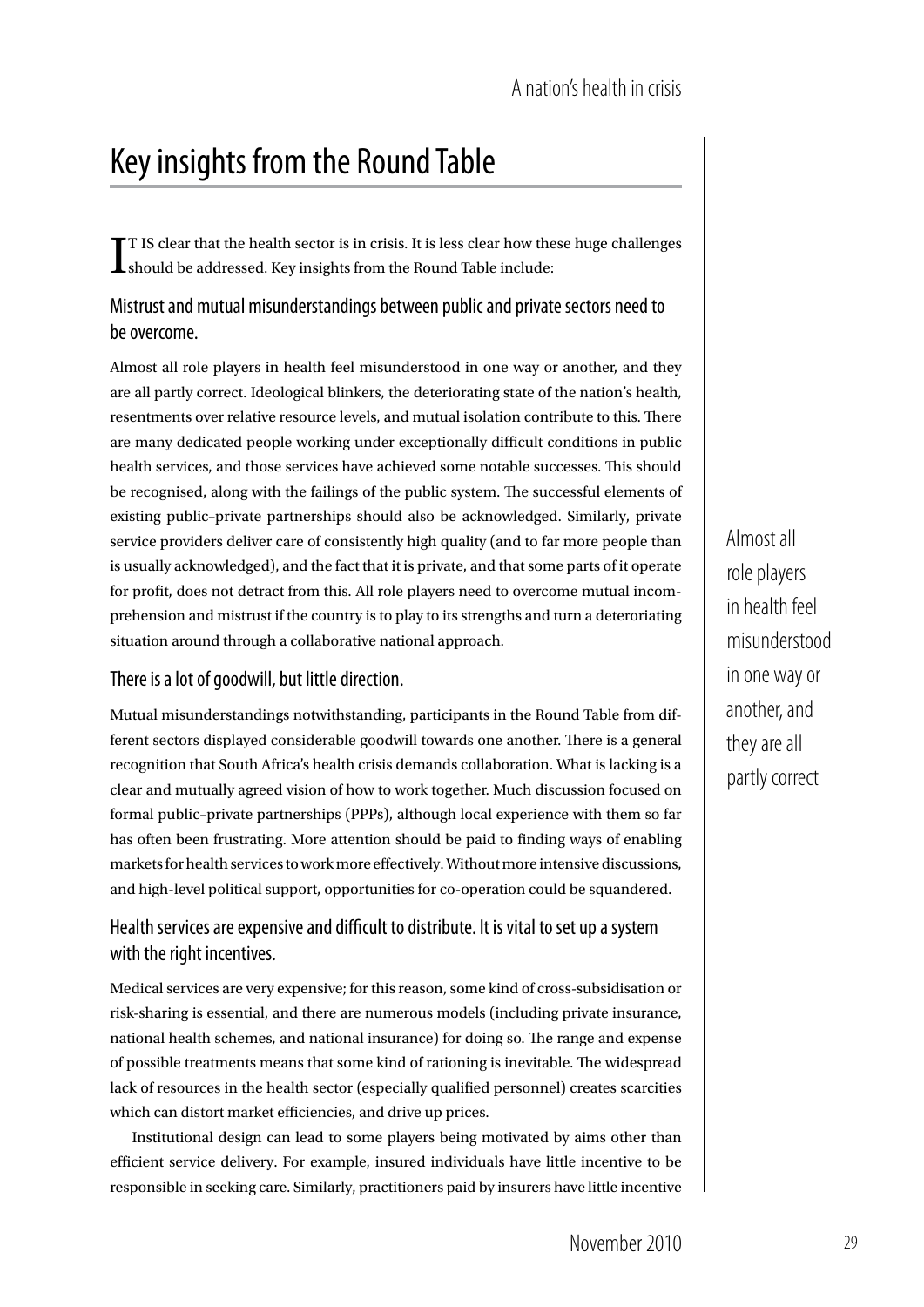to treat and prescribe cautiously, or to support preventive approaches. And insurers, for their part, have incentives to try to limit patterns of payment which can sometimes be damaging in individual cases.

Different countries have found a range of solutions to these problems, with varying success at marrying efficiency and quality of care. Designing a working health system which takes into account the health challenges and constraints facing that country, and deciding what kind of system to aim for, requires paying careful attention to the incentives for individuals, insurers, funders, and providers of care, whether private or public.

#### Co-operation needs capacity.

As things stand, only some parts of the public health system – especially larger hospitals – are in a position to engage in various forms of co-operation with non-government players. Even then, co-operation is highly dependent on political will. Other parts of the public system lack contracting and management capacity as well as information (including information about the costs of the care they deliver). All this makes it challenging for them to enter into partnerships. Solving these problems is a precondition for implementing the mooted NHI, and for other forms of co-operation. Management of the public health care system must be urgently improved, irrespective of how health care systems may be changed in the future.

#### South Africa needs more doctors, nurses, and health system managers.

South Africa urgently needs more well-qualified doctors, nurses, and – especially in the public sector – qualified health system managers. We are currently subsidising the education of medical practitioners and nurses, many of whom subsequently leave the country. At the same time, we are limiting the inflow of health and medical skills through restrictive immigration policies and negative attitudes in respect of the recruitment of foreign skills. We need to make it easier for appropriately qualified doctors and nurses among others, to come here (whether temporarily or permanently), to help us expand and improve our health care system, and strengthen our capacity to train South Africans to meet current and future needs.

#### The private sector can (and does) serve the poor.

Some 36 per cent of health expenditure in Africa is private (with the remainder coming from government and donors), and private expenditure is projected to double over the next six years. Poor people spend significant amounts on private care, sometimes preferring to pay even when they have access to no-fee government services, and sometimes because the only services available are privately provided.

In South Africa, and in other countries, private health providers often serve the poor. For example, mining companies, (the only private companies permitted to employ their own medical staff) have extensive experience of providing primary and other care for those without medical insurance. Whether the motive is to improve productivity, or to make a profit by delivering a service more efficiently than their competitors, private companies

South Africa urgently needs more doctors, nurses, and – especially in the public sector – qualified managers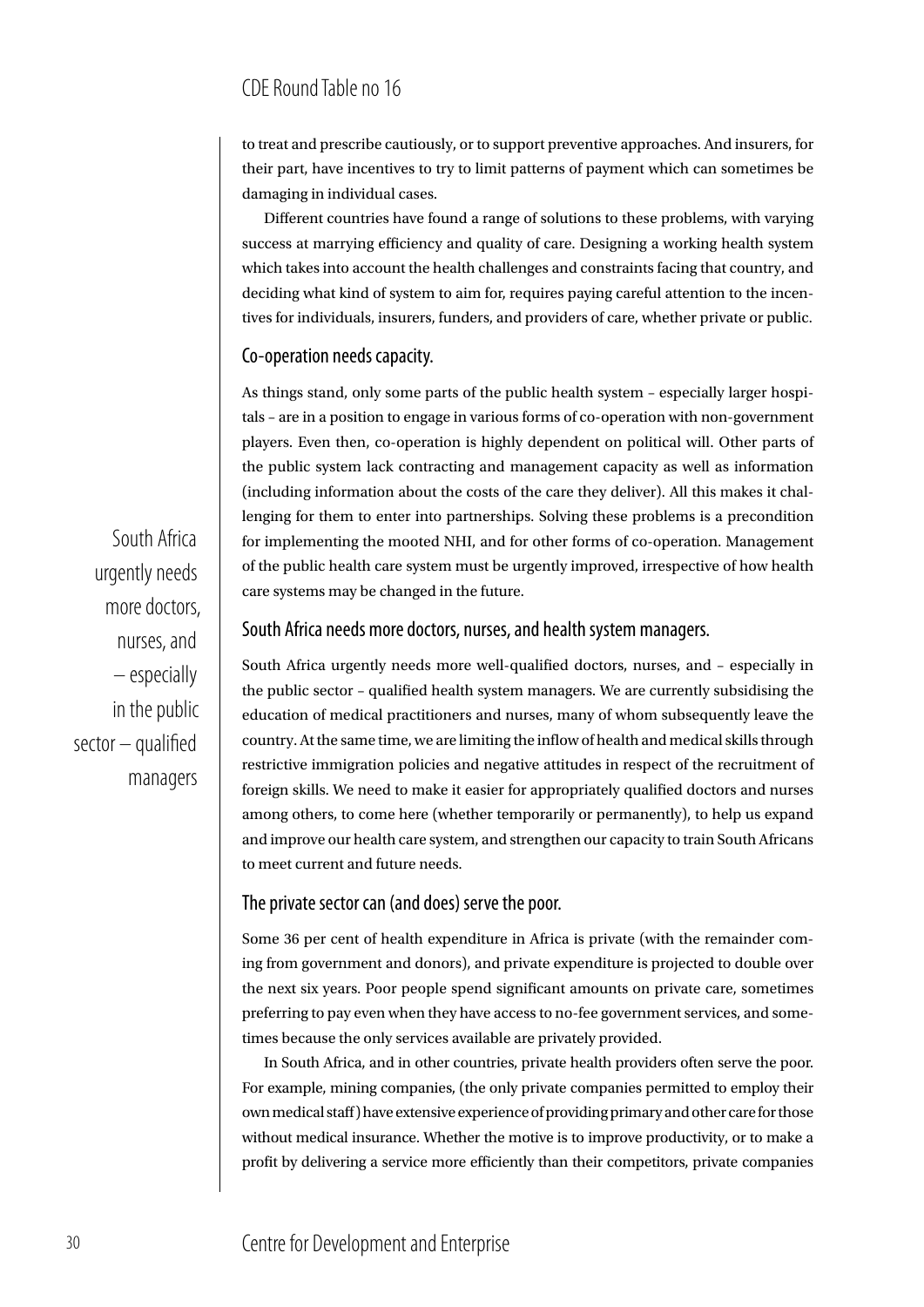can have good reason to deliver low-cost health services when regulations permit this. This potential can be maximised in an appropriate policy and regulatory environment.

#### PPPs are underutilised …

There are relatively few PPPs delivering health services in South Africa. It is a relatively new mechanism for collaboration in the health sector. The challenge of how to share risk, manage delivery and accountability are currently being tested and explored in a number of new initiatives. We should be looking for ways of expanding the number of partnerships and the range of services they provide.

#### … however, they are not a cure-all.

Discussions of collaboration and co-operation tend to focus on formal PPPs. While PPPs can be useful, this narrow focus is unfortunate. PPPs are complicated, and take a long time to set up. Also, not all PPPs succeed. For some purposes, there may be better ways of improving the quality and scope of health care in South Africa. These could include opening up many aspects of health care to market players, or portable subsidy arrangements such as health vouchers for therapeutic services, which enable the recipients to choose their own service providers, whether public or private.

In some instances, clearing the way for market forces can be simpler and more effective than PPPs. For example, if they were easier to register, there would be more private facilities for training nurses in South Africa. Also, if this was allowed, private medical schools would probably be established. At present, only the state and mining companies are permitted to employ doctors. Also if this was not the case, it is likely that far greater opportunities would exist – and be taken up – for delivering health care.

## NHI could play a positive role, but would require higher rates of economic growth and higher levels of employment.

NHI may be good way of funding health services in the longer term. As things stand, though, our high levels of unemployment present a major challenge to the affordability of an NHI. Colombia – which is wealthier than South Africa, and has higher levels of formal employment – has not achieved its own targets for expanding coverage partly because of unemployment. Therefore, the way to get to the point where South Africa could definitely afford an NHI is to accelerate conomic growth and create sustainable jobs for millions more people.

### Besides funding, better and more accountable health management is required.

Whether health care is funded with general taxes, or via a national insurance scheme, there have to be working services for individuals to access, or for their insurance scheme to buy. The reasons why the public sector does not consistently provide such services, despite the sometimes heroic efforts of its clinical staff, are not related to funding but to inconsistent management and weak accountability. Market mechanisms in the health sector have many advantages but also some areas of weakness peculiar to health issues. Who monitors the quality of care and its cost, for example?

The way to get to the point where South Africa could definitely afford an NHI is to focus on sustained economic growth and job creation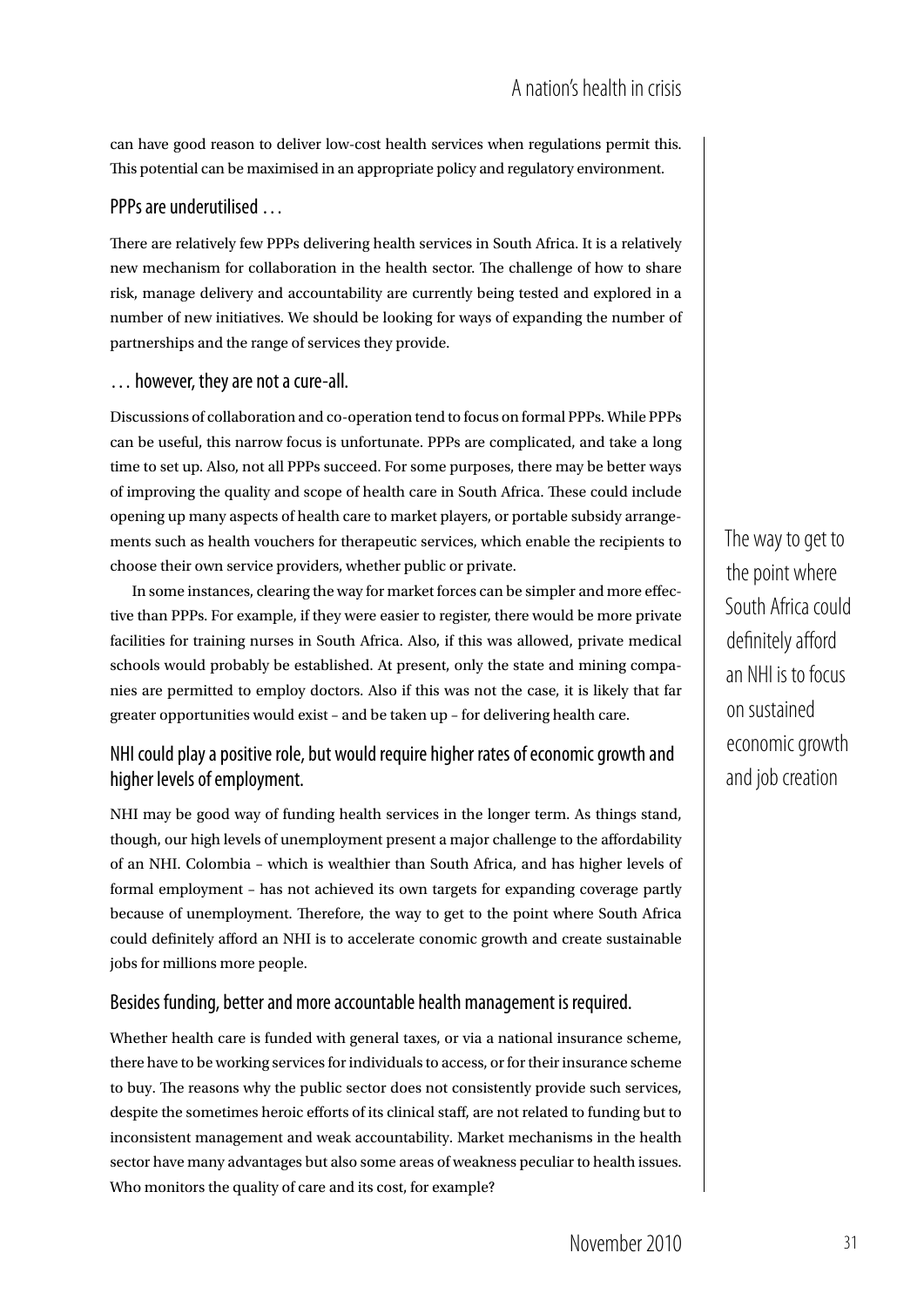## Concluding remarks

COUTH AFRICANS are dying too early, and too often, in ways we can afford to pre- $\mathbf{\mathcal{U}}$  vent. The private sector is already playing an important role in health care, including providing care to poorer people, and its role could be greatly expanded. Given an appropriate regulatory environment, it could offer more affordable care to many more South Africans, and become a more active partner in transforming South Africa's ailing health sector.

This Round Table was partly exploratory, and needs to be followed by more substantial discussions between public and private role players. More information is required on how to make better use of markets, existing companies, and entrepreneurs.

## Endnotes

- 1 World Health Organisation, World Health Statistics 2008, http://www.who.int/whosis/whostat/EN\_WHS08\_Full.pdf (accessed on 31 August 2010).
- 2 World Health Organisation, World Health Statistics 2009, http://www.who.int/whosis/whostat/EN\_WHS09\_Full.pdf (accessed on 31 August 2010).
- 3 IMF, World Economic Outlook Database, http://www.imf.org/external/pubs/ft/ weo/2010/01/weodata/weoselgr.aspx (accessed on 31 August 2010).
- 4 World Health Organisation, World Health Report, 2000, http://www.who.int/entity/ whr/2000/en/whr00\_en.pdf (accessed 31 August 2010).
- 5 National Assembly, 13 April 2010.
- 6 National Department of Health, Strategic Plan 2010/11-2012/13, p 4.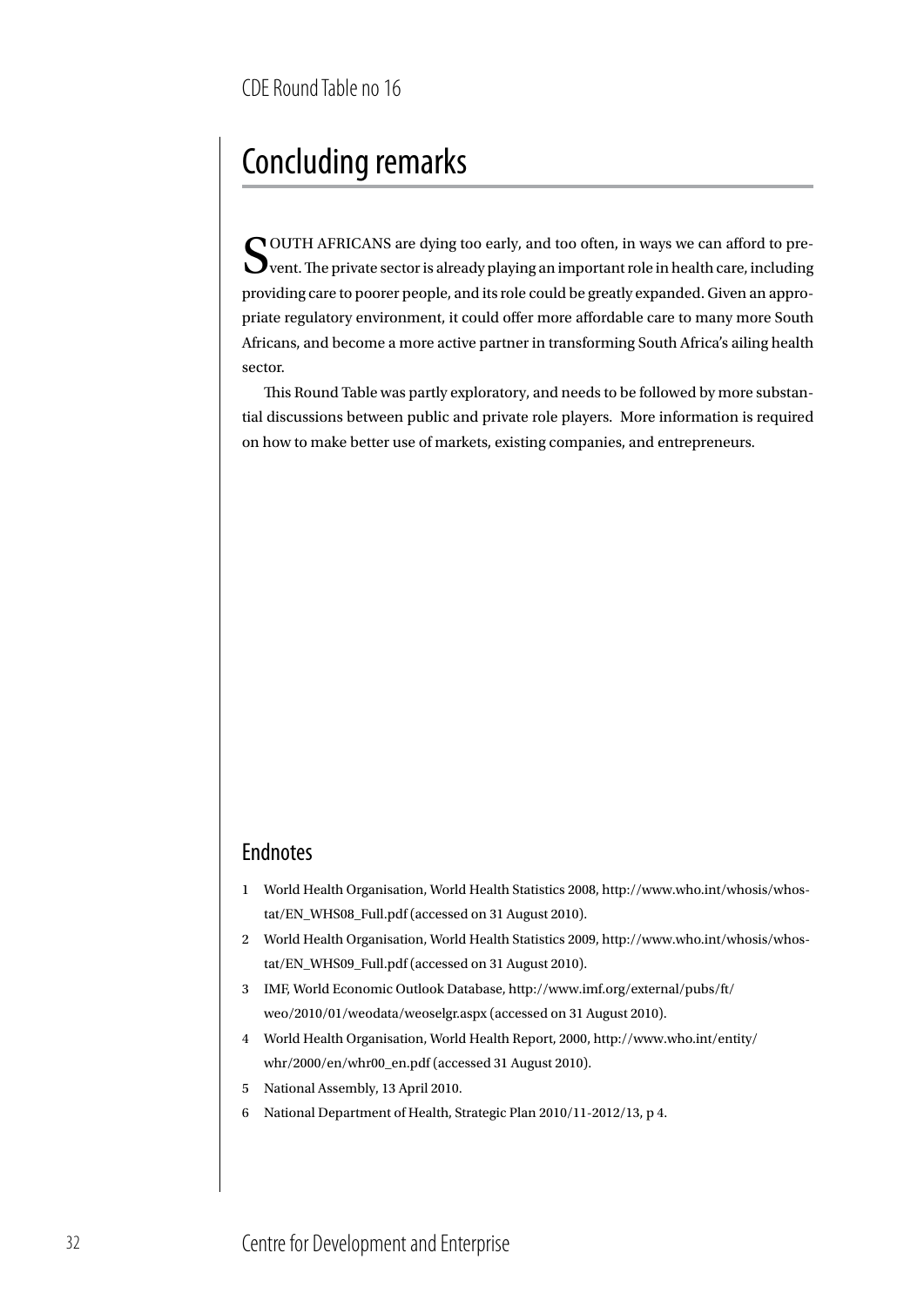## Previous CDE Round Tables

- Poverty and inequality: Facts, trends, and hard choices *CDE Round Table no 15, August 2010*
- Water: A looming crisis? *CDE Round Table no 14, April 2010*
- South Africa's Public Service: Learning from success *CDE Round Table no 13, November 2009*
- Managing migration in South Africa's national interest: Lessons from international experience *CDE Round Table no 12, October 2009*
- Accelerating growth in tough times *CDE Round Table no 11, March 2009*
- South Africa's electricity crisis: How did we get here? And how do we put things right? *CDE Round Table no 10, July 2008*
- Farmers' Voices: Practical perspectives on land reform and agricultural development *CDE Round Table no 9, February 2008*
- Going for growth: Are AsgiSA and JIPSA bold enough? *CDE Round Table no 8, March 2007*
- Local government in South Africa: Priorities for action *CDE Round Table no 7, 2003*
- Why is South Africa failing to get the growth and jobs that it needs? *CDE Round Table no 6, 2001*
- Local government reform: What's happening and who is in charge? *CDE Round Table no 5, 2000*
- The future of South African universities: What role for business? Part Two *CDE Round Table no 4, 2000*
- The 1996 Census: Key findings, problem areas, issues *CDE Round Table no 3, 1999*
- The future of South African universities: What role for business? Part One *CDE Round Table no 2, 1998*
- Getting into gear: The assumptions and implications of the macro-economic strategy *CDE Round Table no 1, 1997*

Produced by Acumen Publishing Solutions, Johannesburg Printed by Lawprint, Johannesburg